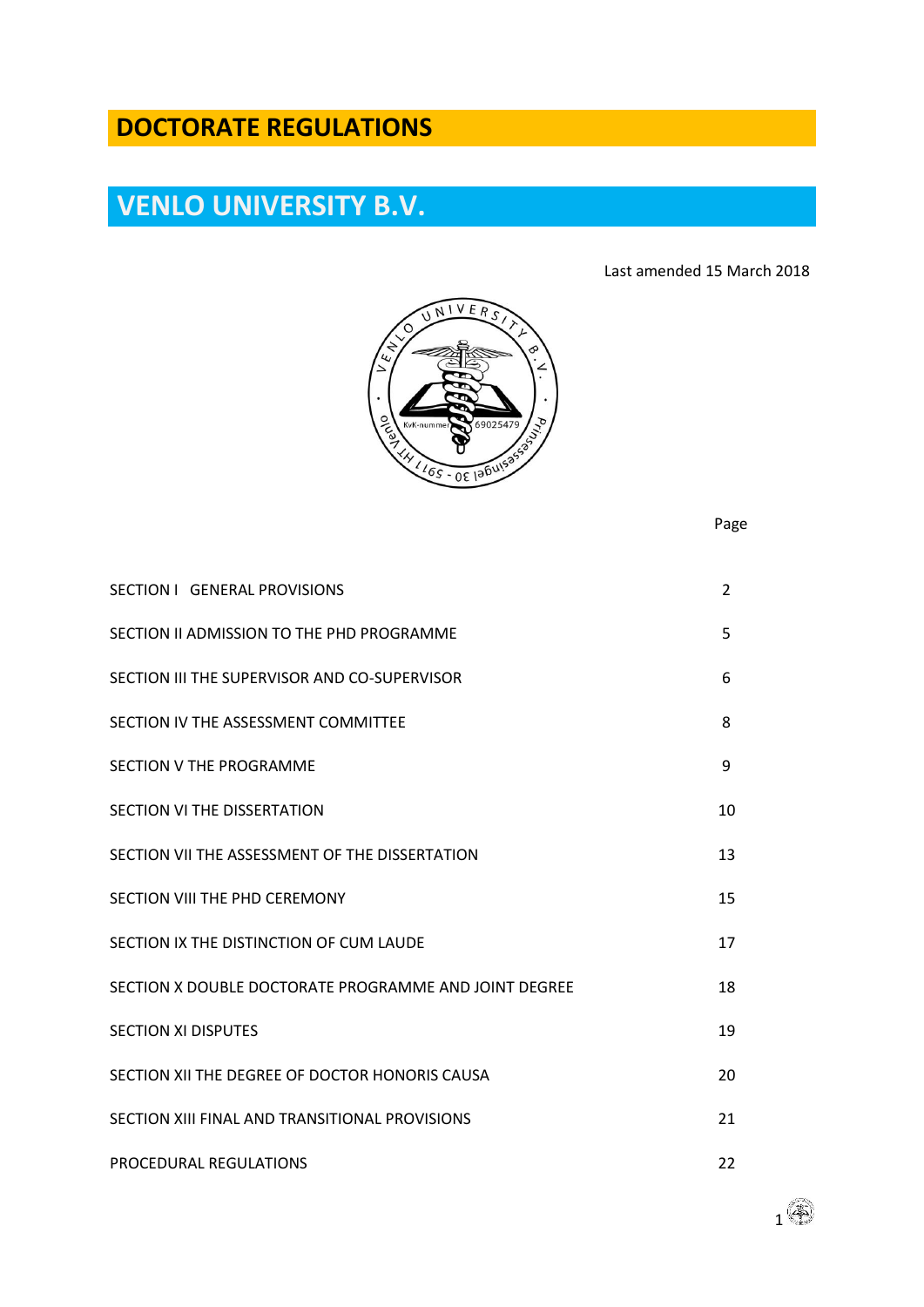#### **SECTION I GENERAL PROVISIONS**

### **Article 1 Definition of terms**

These Regulations assume the following definitions:

#### **ACT**

The Higher Education and Research Act (WHW; Wet op Hoger Onderwijs en Wetenschappelijk Onderzoek)

#### **ASSESSMENT COMMITTEE**

The board established by the College of Deans, pursuant to Article 7.18, paragraph 4 of the Act, which decides whether the PhD candidate can be admitted to defend his Dissertation and in the presence of whom the PhD Ceremony takes place

#### **COLLEGE OF DEANS**

The College of Deans as defined in the Management Regulations

#### **CO-SUPERVISOR**

The individual who, as an expert in (an area of) the field described in the Dissertation, assists the Supervisor in supervising the PhD candidate

#### **CREDIT**

European credit (1 EC = 28 hours)

#### **CUM LAUDE QUALIFICATION**

awarded to PhD candidates who, having defended their Dissertation, have achieved an outstanding level of scientific quality in the opinion of the Assessment Committee

#### **DEAN**

The Dean of the faculty responsible for the PhD programme

#### **DEGREE CERTIFICATE**

Written evidence that the degree Doctor or Doctor of Philosophy has been awarded to the PhD candidate

#### **DEGREE CERTIFICATE SUPPLEMENT**

Supplement attached to the Degree Certificate showing the programme training components that have been successfully completed

#### **DISSERTATION**

The academic discourse, in monograph or article form, on the basis of which the title Doctor or Doctor of Philosophy is awarded

#### **DOUBLE DOCTORATE PROGRAMME**

The simultaneous granting of two degree certificates by both the University and a foreign university for academic education, based on one and the same Dissertation

#### **FACULTY**

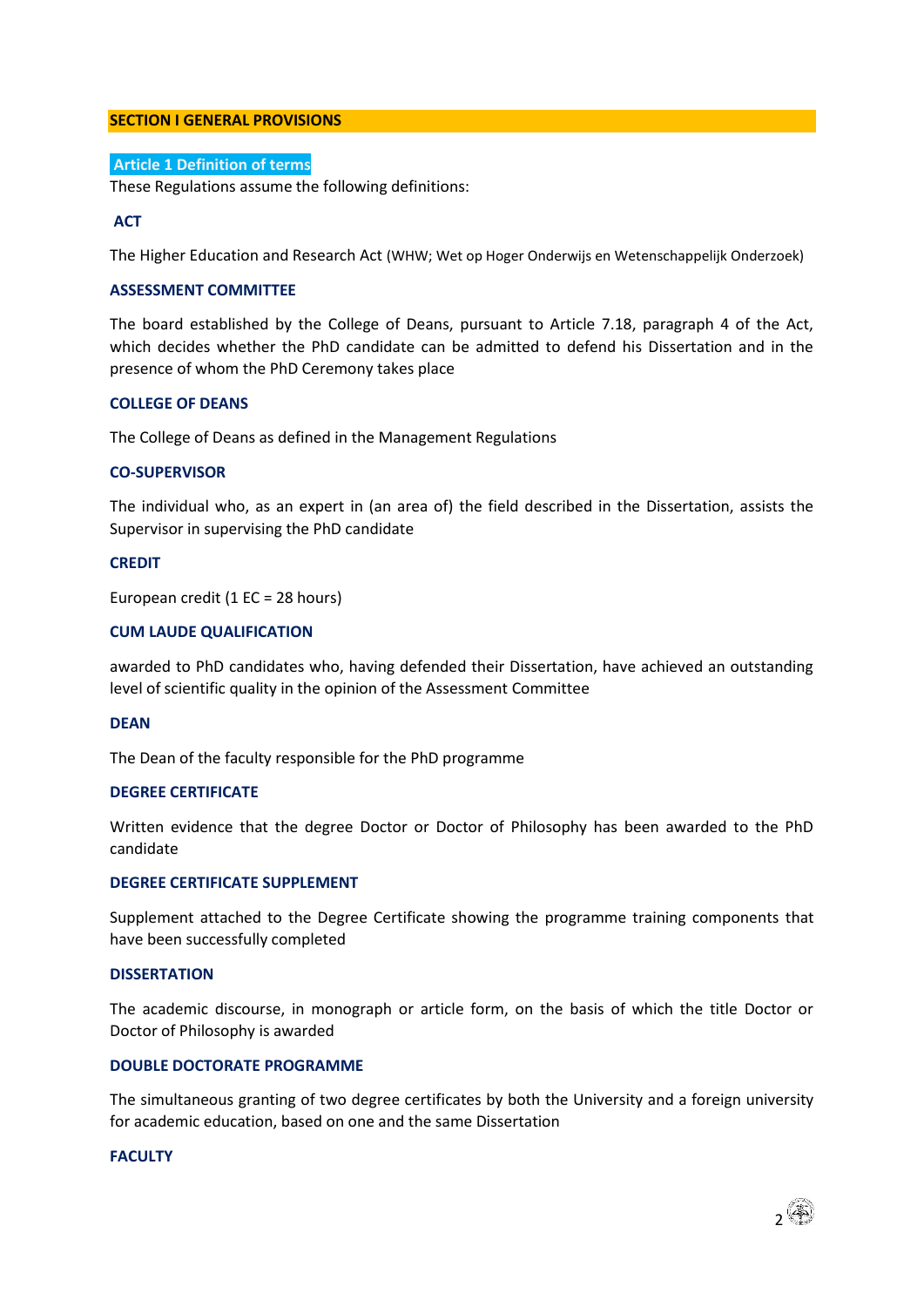#### The faculty responsible for the PhD programme

#### **FINAL ATTAINMENT LEVELS**

A specification of the knowledge and skills that the graduate must have demonstrated at the conclusion of the PhD programme

#### **FINAL DOCTORAAL EXAMINATION:**

The final degree exam for students in academic higher education prior to 2002 Ius promovendi

The right to act as Supervisor.

#### **JOINT DEGREE**

The simultaneous granting of a single Degree Certificate by both the University and one or more Dutch or foreign universities for academic education, based on one and the same Dissertation

#### **MANAGEMENT REGULATIONS**

The Management Regulations of VENLO UNIVERSITY B.V.

#### **MASTER'S DEGREE**

A Master's degree conferred in accordance with the final degree exam of a Master's programme at a university or university of applied sciences as referred to in the Act

#### **PHD CANDIDATE**

The individual who has been admitted to the Doctoral programme

#### **PHD CEREMONY**

The public defence of the Dissertation and the conferral of the degree Doctor or Doctor of Philosophy

#### **SUPERVISOR**

The person who supervises the PhD candidate in the realization of the Dissertation and the PhD.

#### **TRAINING AND SUPERVISION PLAN**

Document detailing the agreements on the training and supervision that the PhD candidate is toreceive during the PhD programme

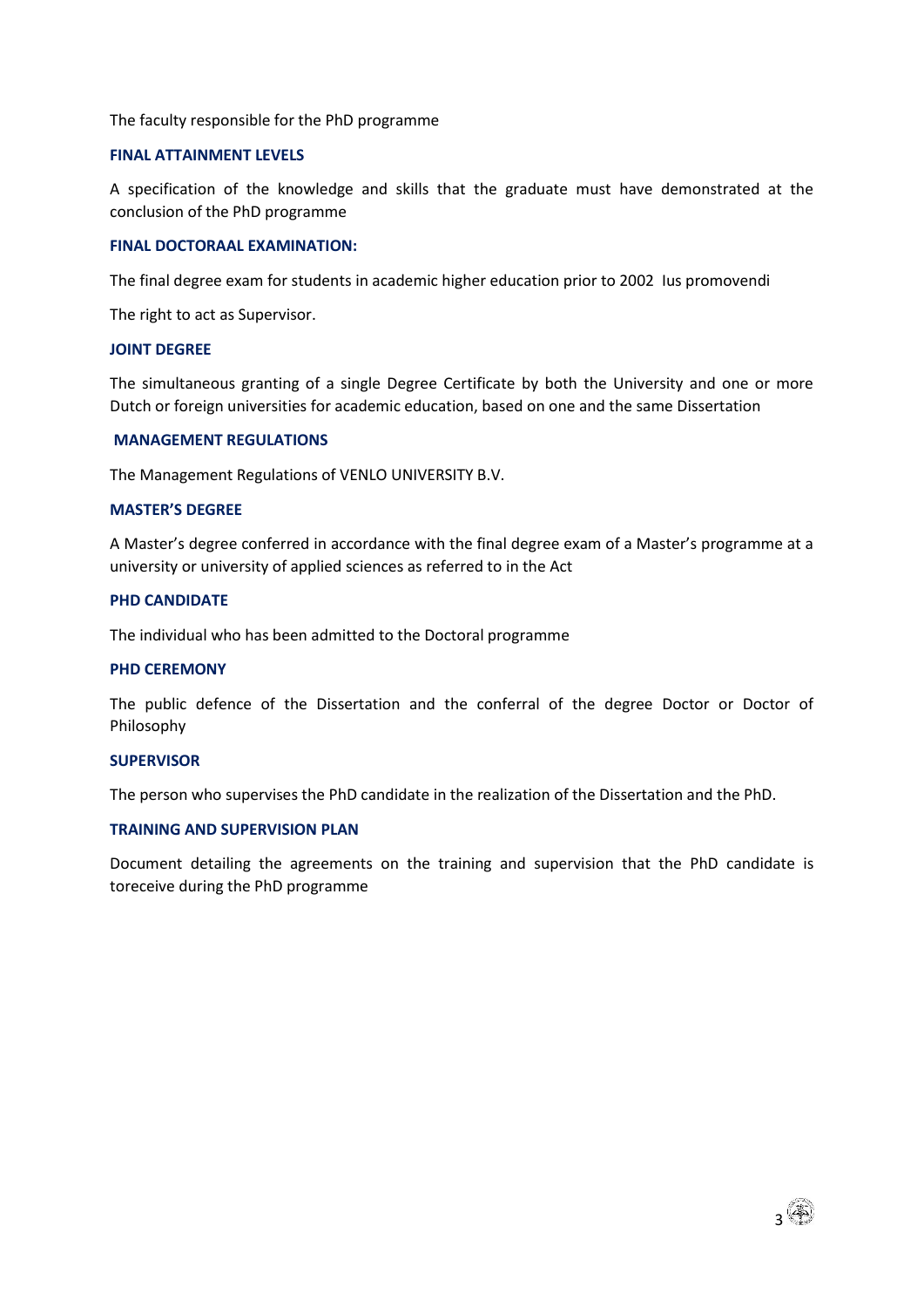## **Venlo University B.V.**

## **Article 2**

1. The degree Doctor or Doctor of Philosophy may be obtained from the University after the candidate's successful public defence of his Dissertation.

2. The degree Doctor or Doctor of Philosophy is conferred by or on behalf of the College of Deans.

3. The PhD Ceremony takes place in the presence of a Assessment Committee.

## **Article 3**

Where these Regulations make reference to the Supervisor and/or Co-supervisor, these terms should be read as Supervisors and/or Co-supervisors in cases where more than one person has been appointed in these capacities.

## **Article 4**

The masculine form of the personal pronoun is used throughout these Regulations and should (wherever applicable) be read as feminine in cases where the individuals concerned are female.

## **Article 5**

With regard to the content of discussions during the closed sessions of the meeting of the Assessment Committee, which follows the public defence of the Dissertation, confidentiality must be maintained.

## **Article 6**

The PhD candidate, Supervisor and Co-supervisor must at all times observe the established norms of scientific integrity as formulated in the Netherlands Code of Conduct for Scientific Practice.

## **Article 7**

1. The partner or spouse of the PhD candidate, a relative of the PhD candidate in the first or second degree or any other person who is in any way connected to the PhD candidate and who cannot reasonably be expected to be unbiased may not be appointed as Supervisor, Cosupervisor or as a member of the Assessment Committee.

2. The partner or spouse of the Supervisor or Co-supervisor may not be appointed as a member of the Assessment Committee.

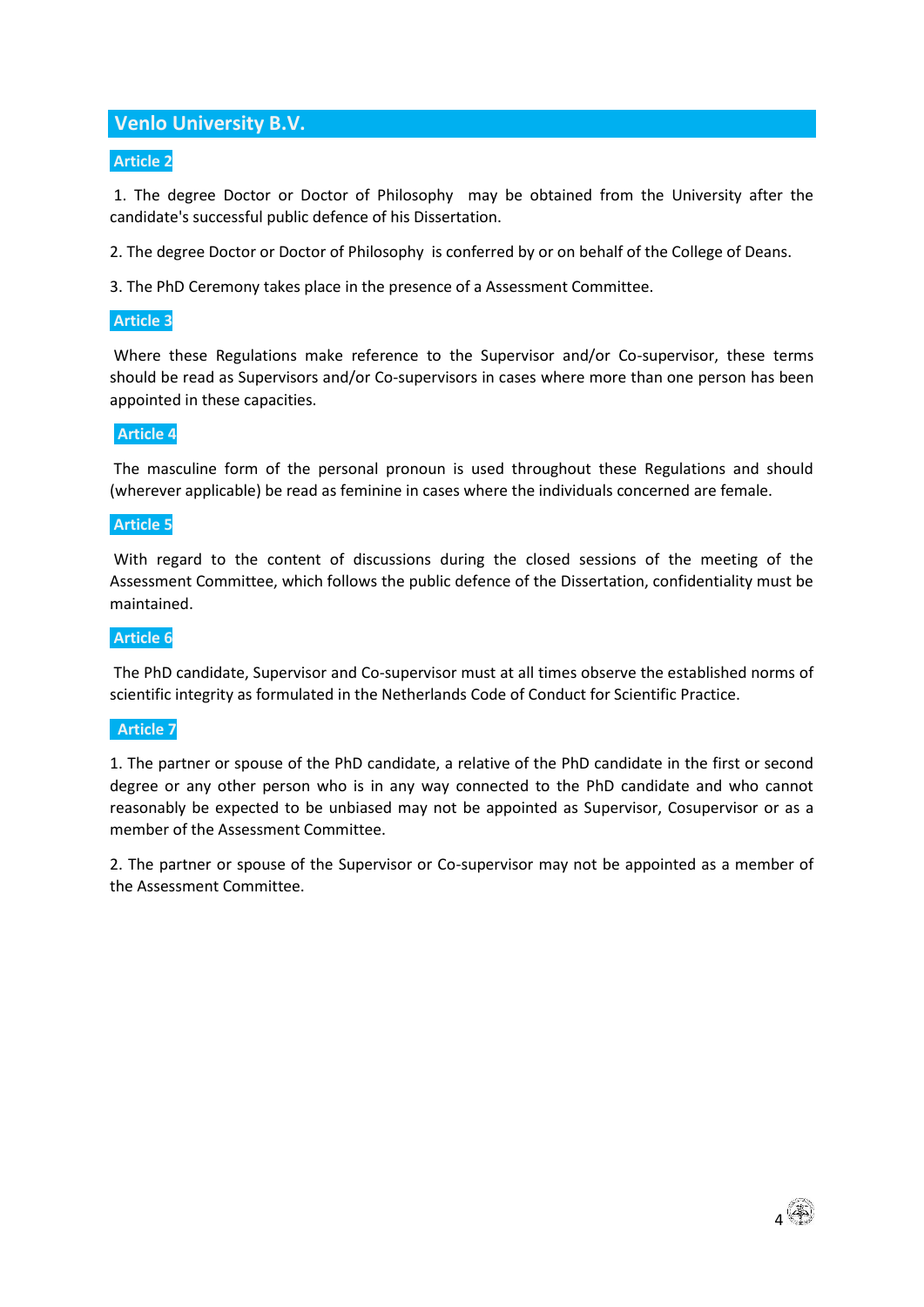## **SECTION II ADMISSION TO THE PHD PROGRAMME**

## **Article 8 Requirements**

1 Those admitted to the PhD programme: a. must, in accordance with Article 7.10a, paragraphs 1, 2 and 3 of the Act, hold a Master's degree or have successfully obtained an equivalent qualification at a foreign institute of higher education; b. must meet any additional admission requirements set by the faculty; c. must have submitted an approved Training and Supervision Plan;

2 and d. must have signed the Netherlands Code of Conduct for Scientific Practice.

2. In exceptional cases, the College of Deans may admit individuals to the PhD programme who meet conditions 1b, 1c and 1d, but not 1a.

3. In exceptional cases, the College of Deans may admit individuals to the PhD programme who meet condition 1a, but not conditions 1b and 1c.

4. An individual who already holds the degree of Doctor or equivalent may not be admitted to the PhD programme unless he intends to pursue a PhD based on a Dissertation devoted to research in an academic domain that is different from the domain involved in his initial PhD.

## **Article 9 Procedure**

1. The prospective Supervisor and the prospective PhD candidate must submit the admission form, the Training and Supervision Plan, and the signed Code of Conduct for Academic Practice to the dean of the faculty where the prospective Supervisor holds his position.

2. The admission form must state the prospective PhD candidate's name, address and e-mail address, the nature of the degree or qualification referred to in Article 8, paragraph 1a, the subject of the Dissertation, as well as the name, address, e-mail address and field of specialization (or area of expertise) of the prospective Supervisor, and if applicable, the name and field of specialization (or area of expertise) of the prospective Co-supervisor.

3. If it is the intention that the intended PhD Programme will be completed within a different faculty than that where the prospective Supervisor holds his position, the documents as referred to in Article 9, paragraph 1, must, notwithstanding the provisions set out there, be submitted to the Dean of the other relevant faculty.

4. The Training and Supervision Plan will be assessed in a manner to be determined by the faculty. If the Plan is approved, the admission form will be signed by the Dean of the faculty. The Dean then sends the admission form to the College of Deans.

5. The Dean may authorize the Graduate School to assume responsibility for the provisions of paragraph 4.

6. The College of Deans decides on the admission of the prospective PhD candidate to the PhD programme. With due regard to the provisions in Section III, the College of Deans also decides on the appointment of the Supervisor and the Co-promoter. The following persons will be informed of these decisions: the prospective PhD candidate, the Supervisor, the Cosupervisor (where applicable) and the Dean of the faculty.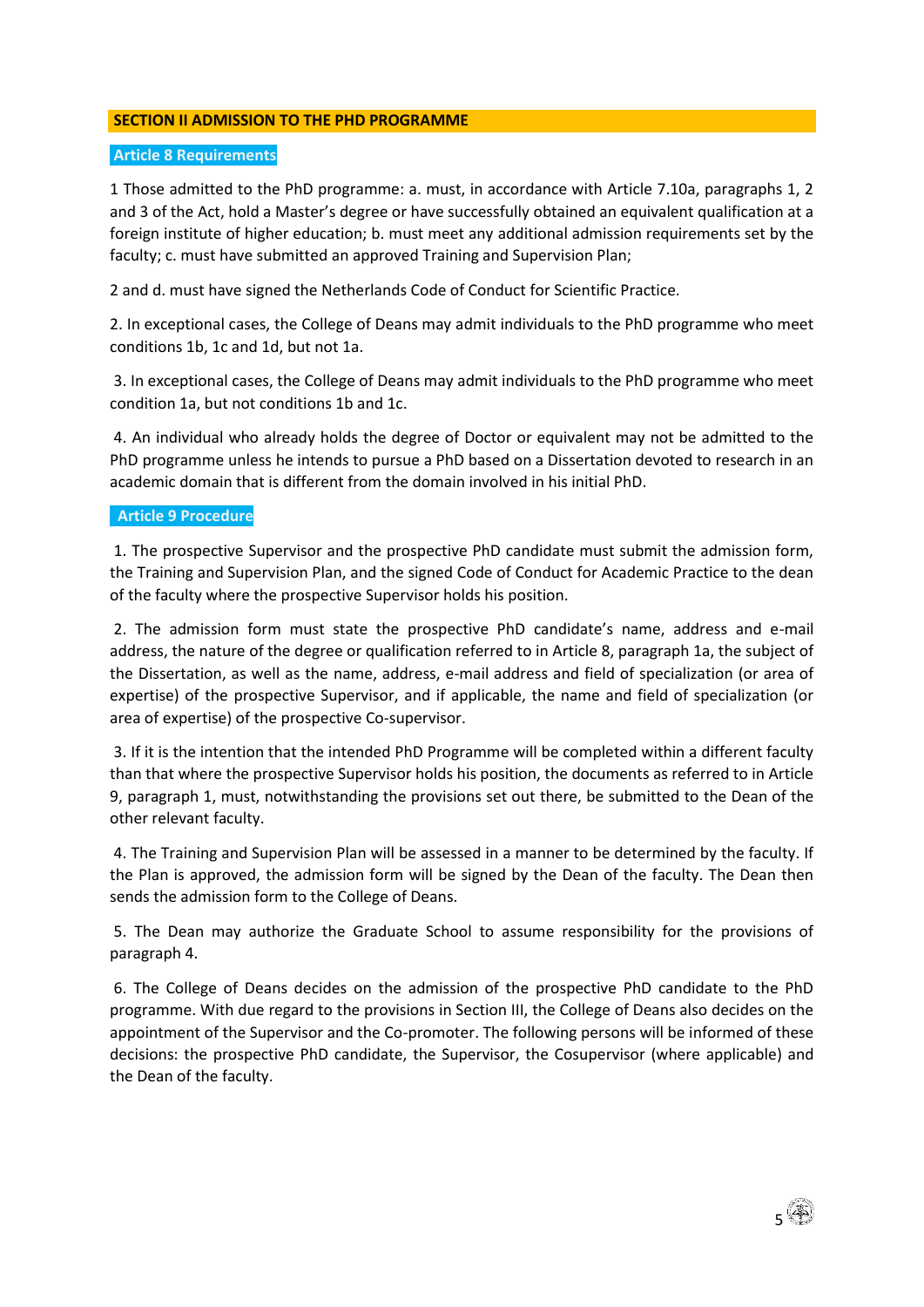## **SECTION III THE SUPERVISOR AND CO-SUPERVISOR**

#### **Article 10 Ius promovendi**

1. In accordance with the Management Regulations, during their professorship and, provided they have been discharged honourably, for five years after the end of their professorship, Full Professors have Ius promovendi. In addition, on the basis of this article, the College of Deans can grant Ius promovendi to other staff members.

2. Ius promovendi may be awarded to persons who hold a doctorate and who, in the opinion of the College of Deans, are competent to act as Supervisor.

3. In relation to a staff member who holds the position of Associate Professor, the fact that the requirement referred to in paragraph 2 has been satisfied may be determined on behalf of the College of Deans by the Dean of the faculty where the staff member concerned is employed. The Dean evaluates the competence of the staff member concerned in relation to the criteria set by the College of Deans for this purpose.

4. A staff member who holds the position of Associate Professor and who believes that the Dean of his faculty has, as a result of the evaluation referred to in paragraph 3, incorrectly assessed his competence in relation to the requirements set out in paragraph 2, may inform the College of Deans of this situation. He must submit a reasoned request to the College of Deans detailing why he believes this to be the case. Once the Dean in question has also given his account, the College of Deans will decide on the reasoned request submitted.

5. The fact that the requirement set out in paragraph 2 has been satisfied can also be determined on behalf of the College of Deans on the basis of a request, as described in Article 11, paragraph 7.

6. The Ius promovendi of a staff member who is not a Full Professor shall end if his employment is terminated.

## **Article 11 Appointment of the Supervisor**

1. The College of Deans, on the advice of the Dean, appoints a staff member of the University to act as the PhD candidate's Supervisor.

2. The College of Deans, on the advice of the Dean, appoints a second Supervisor for each PhD candidate: a Supervisor or Co-supervisor.

3. In cases where two Supervisors are appointed, the requirements pertaining to the Supervisor in these Regulations apply to both supervisors.

4. Notwithstanding the provisions of paragraph 1, the College of Deans may, on the advice of the Dean, appoint a staff member from another Dutch university or a foreign institution for academic higher education as the Supervisor. In such cases, the College of Deans, on the advice of the Dean, appoints a staff member of the University as second Supervisor.

5. The Dean proposes the appointment of a Supervisor after hearing a substantial number of professors from the faculty. Which professors should be heard is to be determined on the basis of a rule that is part of the rules mentioned in Article 38, paragraph 2.

6. Supervisors must be full professors or have been granted Ius promovendi.

Co-supervisors must hold a doctorate.

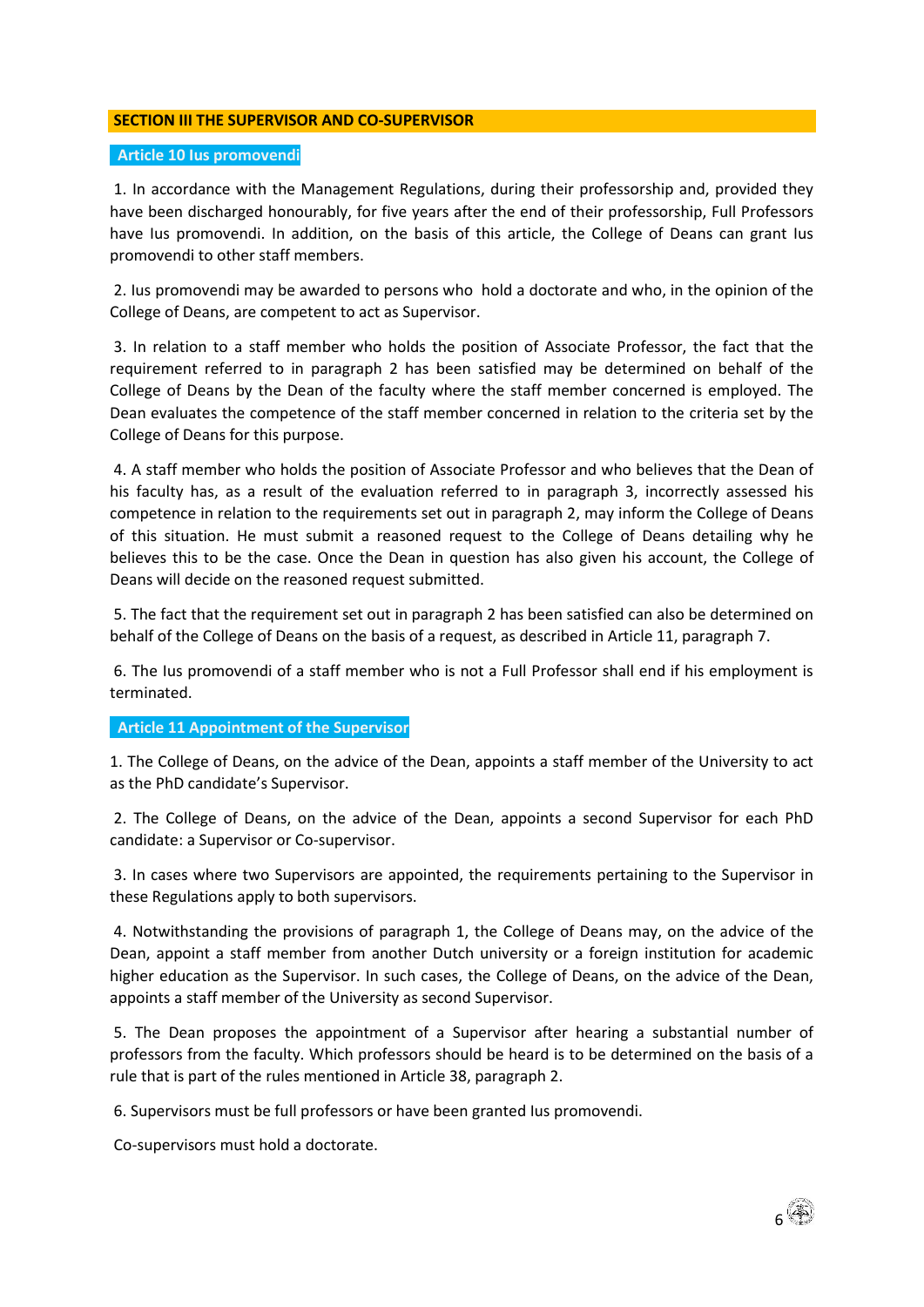7. In the event that a Dean wishes to appoint as Supervisor a staff member who holds a doctorate but has not yet been granted Ius promovendi, the Dean will propose to the College of Deans that Ius promovendi be granted to the relevant staff member. When submitting the request for admission of the PhD candidate to the PhD programme, he will add the motivation on the basis of which he deems it appropriate to grant that individual Ius promovendi to this proposal.

8. No more than two Supervisors may be appointed per PhD candidate. In cases where more than one Supervisor is appointed, the Supervisor shall consult one another in order to allocate their respective tasks and responsibilities, in light of the wishes of the PhD candidate.

9. As soon as it becomes clear that the Supervisor is unlikely to still have Ius promovendi when the PhD candidate will defend his Dissertation, the College of Deans, having consulted the PhD candidate and the Dean, nominates another Supervisor in his place, unless the College of Deans deems a new appointment to be unnecessary because more than one Supervisor has already been appointed. In such cases, the College can appoint the former Supervisor as Cosupervisor.

## **Article 12 The duties of the Supervisor**

1. The Supervisor shall be responsible for the supervision of the PhD Candidate and shall ensure that the PhD candidate conducts his research independently.

2. During the period of supervision and while the PhD candidate is preparing his Dissertation, the Supervisor and PhD candidate shall consult periodically as agreed in the Training and Supervision Plan. The Supervisor shall consult with the PhD candidate and the Co-supervisor regarding any changes that he feels should be made to the Dissertation.

3. The supervision referred to in the second paragraph is partly aimed at ensuring that the Dissertation is finalized by the deadline as stipulated in the Training and Supervision Plan.

4. The Supervisor shall ensure that the Dissertation meets the requirements which apply to it in accordance with these Regulations.

## **Article 13**

Appointment of the Co-supervisor; duties of the Co-supervisor

1. On the advice of the Dean, the College of Deans may appoint one or, if necessary, two Cosupervisors. The Dean shall ascertain the willingness of the individual(s) in question to accept their appointment as Co-supervisor(s).

2. The Dean proposes the appointment of a Co-supervisor after having consulted the Supervisor and other professors, as set out in Article 11, paragraph 5.

3. The Co-supervisor has expertise in (an area of) the subject of the Dissertation, assists the Supervisor in supervising the PhD candidate and assesses the quality of the Dissertation, making this assessment known to the Supervisor.

4. The Supervisor and Co-supervisor shall consult with the PhD candidate on the Co-supervisor's involvement in the periodic consultations between the Supervisor and the PhD candidate as referred to in Article 12, paragraph 2.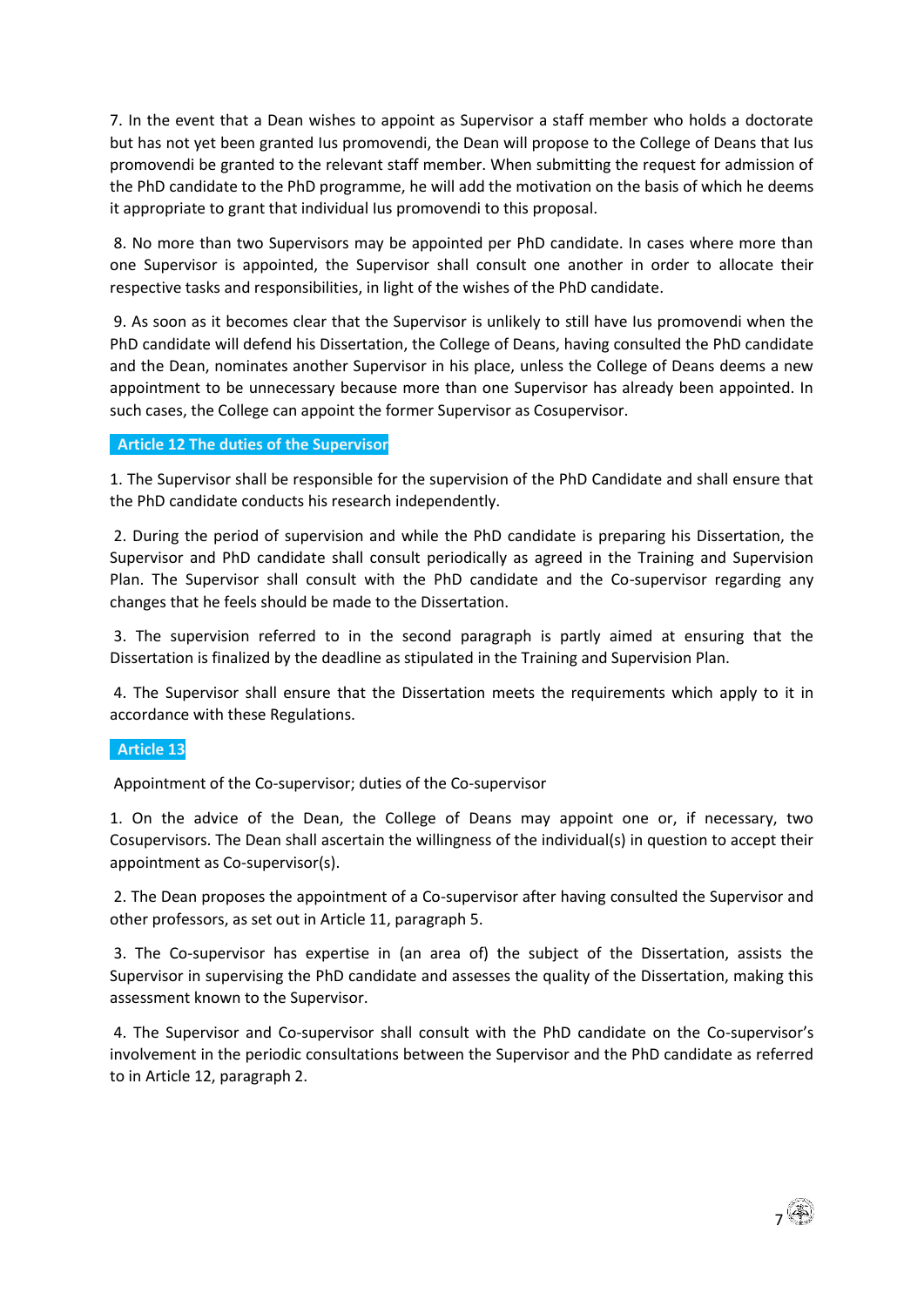### **SECTION IV THE ASSESSMENT COMMITTEE**

## **Article 14 Composition**

1. For every PhD Ceremony, the Dean, following a reasoned proposal made by the Supervisor and when the Dissertation has been approved by the Supervising Professor, appoints the members of the Assessment Committee. The Dean is authorized to dismiss the members of the Assessment Committee from their duties.

2. For the appointment of the members of the Assessment Committee, the Dean requires the consent of the professors, as referred to in Article 11, paragraph 5.

3. The Supervisor shall convene the Assessment Committee and shall ascertain in advance the willingness of the individuals in question to accept their appointment to the Assessment Committee.

4. The Assessment Committee shall be composed of at least five members, including at least one member and at most two members who are affiliated with the faculty, of whom at least one shall be affiliated with the Supervisor's department. At least two members of the Doctorate Board shall be affiliated with a university other than the university that is to confer the degree (including double degrees). These external members may not have co-authored articles that are included in the PhD candidate's Dissertation.

5. The members of the Doctorate Board must hold a doctorate. At least two committee members are Full Professors and the majority have Ius promovendi.

6. The Assessment Committee shall be chaired by a Full Professor who is affiliated with the University or another staff member of the University who has Ius promovendi. The Dean appoints one member of the Assessment Committee to the post of Chair.

7. The Supervisor and if applicable, the Co-supervisor may not be members of the Assessment Committee.

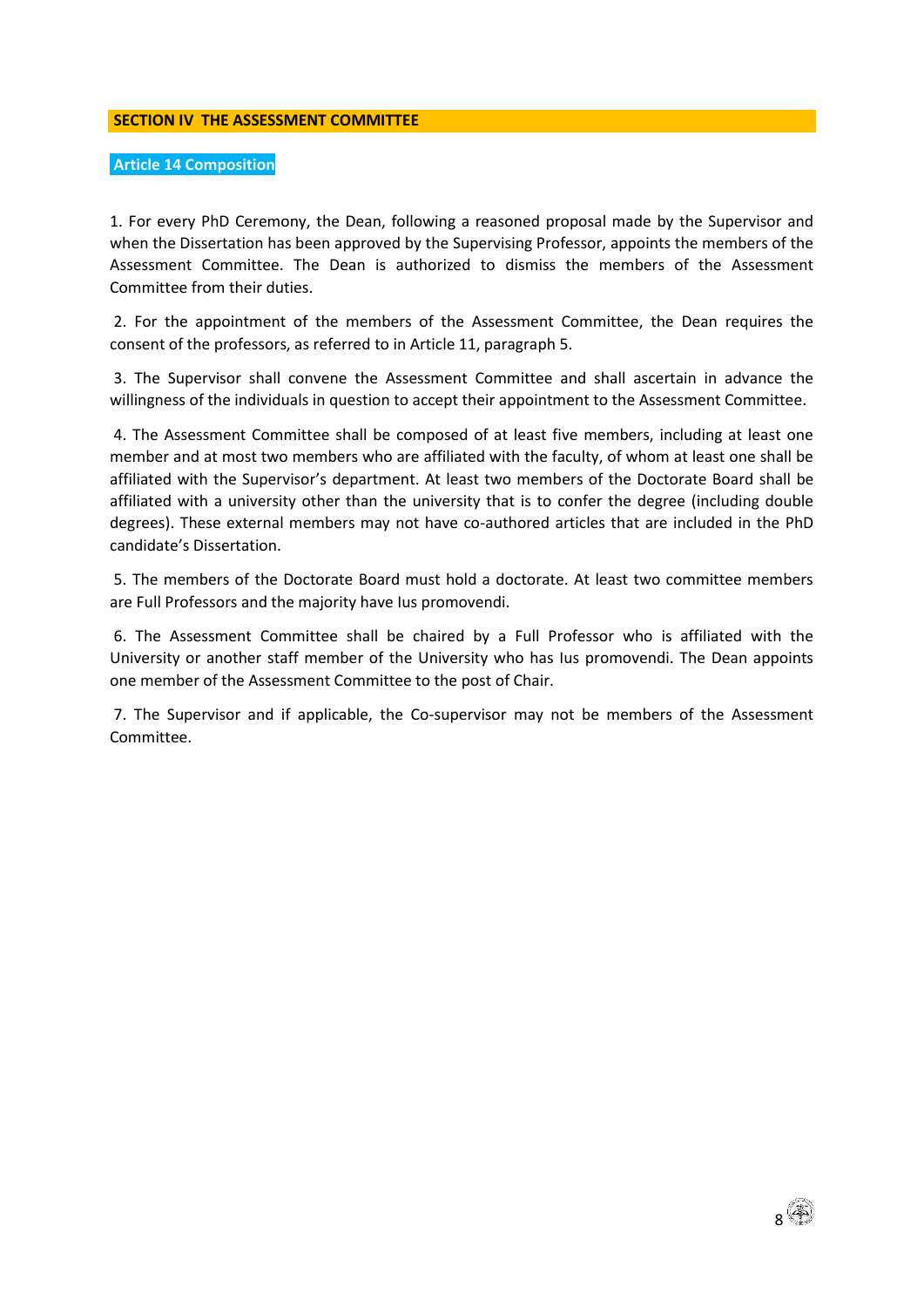## **SECTION V THE TRAINING PROGRAMME**

## **Article 15 Scope and content**

1. The PhD candidate shall devote at least 30 EC (840 hours) to training.

2. The Dean is responsible for arranging a training programme of sufficient quality and for ensuring that the candidate has sufficient time and resources to take this programme.

3. The content of the training programme shall be recorded in the Training and Supervision Plan, and shall be specified by the Dean in advance in consultation with the PhD candidate and the Supervisor.

4. The Dean sets requirements in relation to the provisions of paragraph 1, which are part of the rules mentioned in Article 38, paragraph 2.

5. The Dean may grant an exemption covering all or parts of the provisions of paragraph 1.

## **Article 16 Assessment of training**

1. After the Supervisor has approved the Dissertation, the PhD candidate shall submit a request to the faculty to provide a Degree Certificate Supplement.

2. The PhD candidate's training shall be assessed in a manner to be established by the Board of the Faculty. The Dean shall inform the Supervisor of the results of the assessment; the Supervisor shall then inform the PhD candidate.

3. The Dean is responsible for drawing up the Degree Certificate Supplement and awarding this to the PhD candidate.

4. The Dean may authorize the Graduate School to assume responsibility for the provisions of paragraphs 1, 2 and 3.

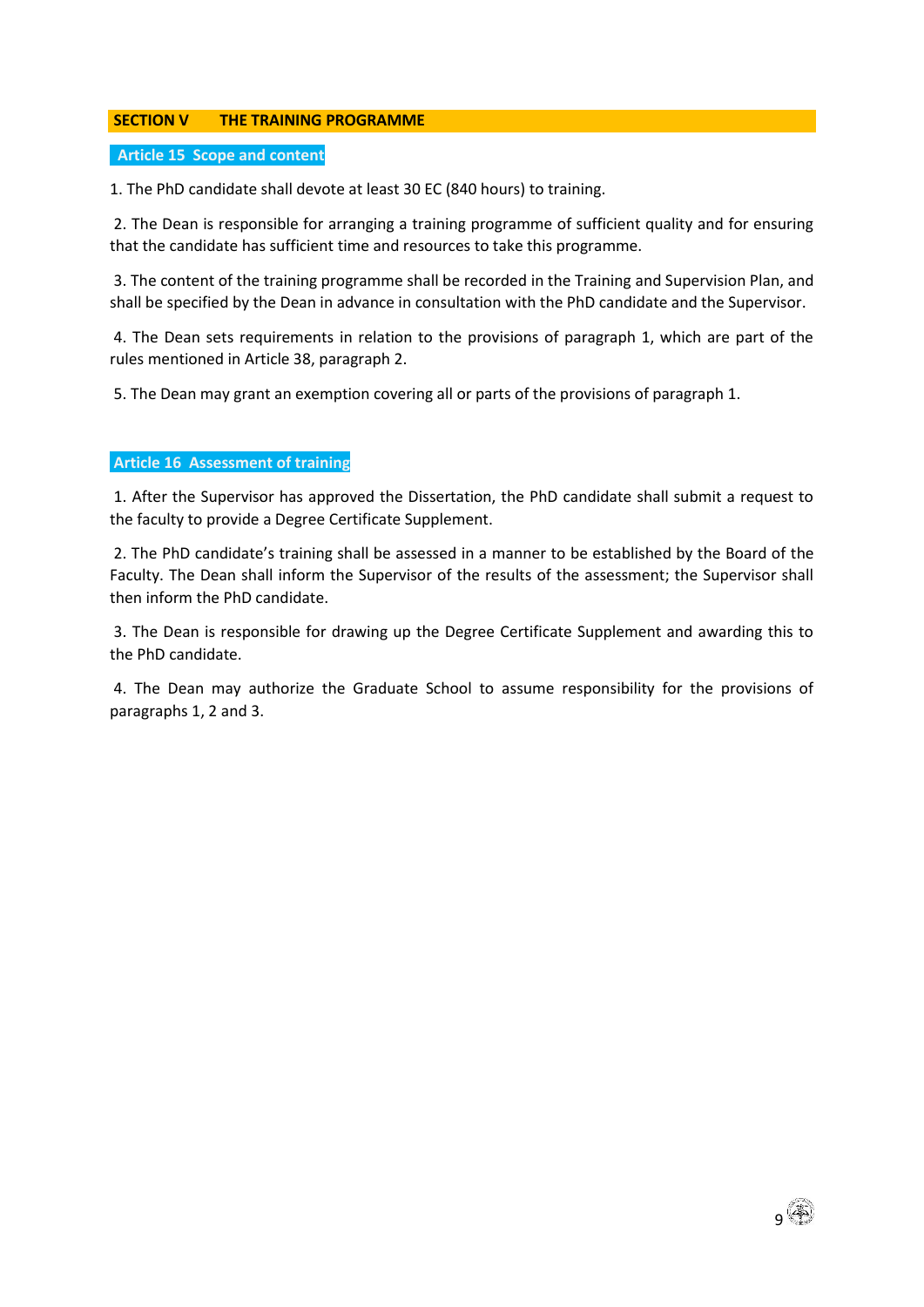#### **SECTION THE DISSERTATION**

#### **Article 17 Requirements**

1. The Dissertation demonstrates the PhD candidate's ability to carry out independent academic research.

2. The Dissertation shall consist of either a single academic discourse on a given subject or a collection of a number of separate academic articles, all or part of which have been published, on condition that these separate articles demonstrate sufficient cohesion in relation to a specific subject.

3. The faculty may set guidelines relating to the Dissertation, which are part of the rules set out in Article 38, paragraph

2. The Dissertation must be consistent with these guidelines.

4. The Dissertation may not contain any material that is contra Deum aut bonos mores (against God or good morals).

5. If the Dissertation consists of a collection of articles as referred to in the second paragraph, then the required coherence between the articles is to be made explicit in an introductory and/or concluding chapter.

6. If the Dissertation consists of a collection of articles as referred to in the second paragraph, then the PhD candidate's contribution to each article should be adequately demonstrated.

## **Article 18 Joint Dissertation**

1. In the case of joint research conducted by two or three PhD candidates, the results of the research may be expressed in a joint Dissertation, provided that the following conditions have been met:

a. Each of the authors must have made an independent, clearly identifiable contribution which merits the award of a doctorate, and the Supervisor must be fully satisfied that this is the case.

b. Each of the authors shall bear personal responsibility both for a clearly identifiable part of the Dissertation and for the coherence of the Dissertation as a whole.

c. The Dissertation shall clearly state the part played by each of the authors in the production of the Dissertation.

2. In the case of a joint Dissertation, the Supervisor shall submit to the Dean a written declaration regarding the contribution of each of the authors. The Dean shall forward this declaration to the College of Deans. This declaration must be signed by the Supervisor and all the authors of the Dissertation.

3. In the case of a joint Dissertation, the procedures and rules set out in these Regulations shall apply to each PhD candidate individually.

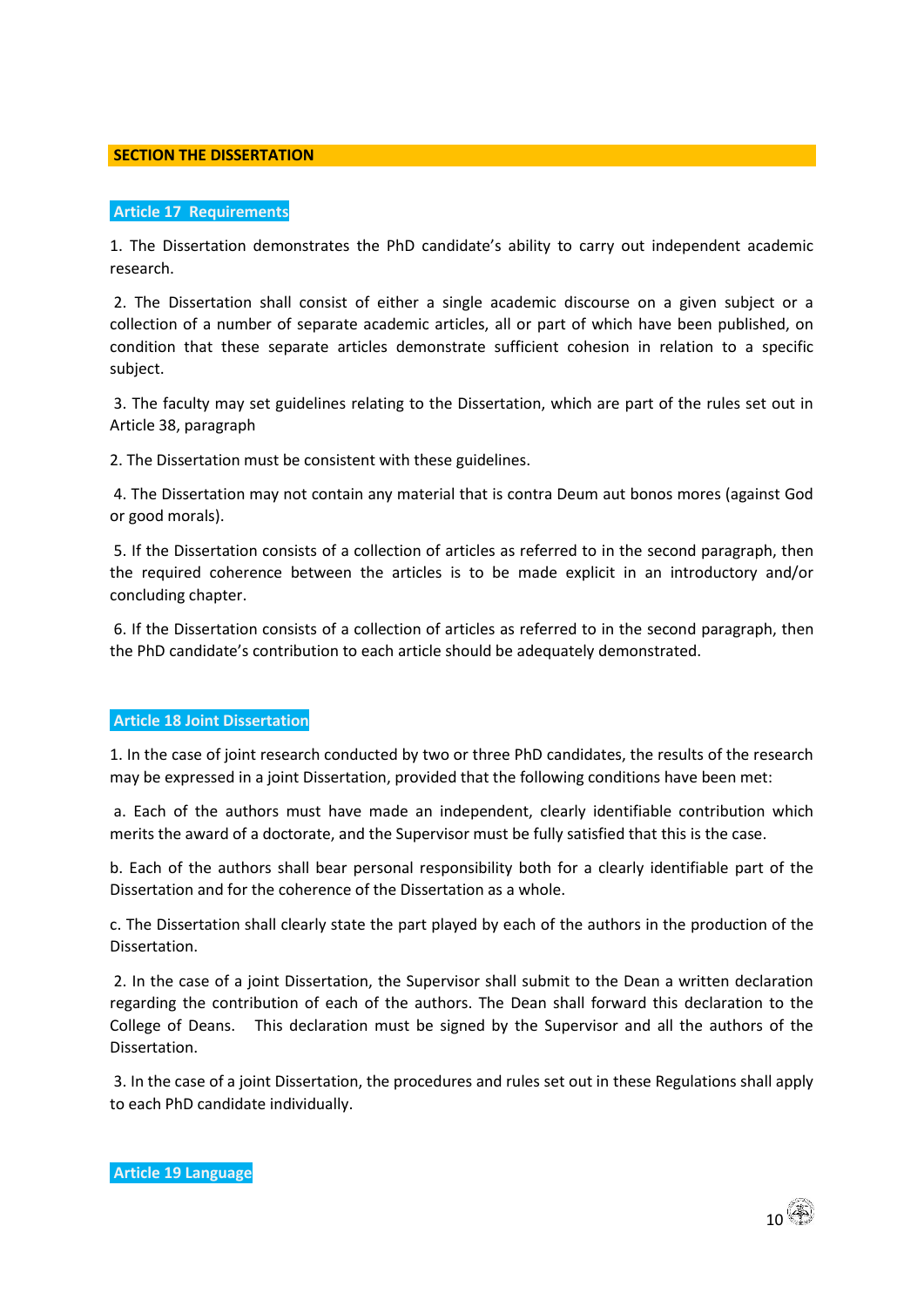1. The Dissertation shall be written in Dutch, English, French or German, or in another language subject to the approval of the College of Deans.

2. If the Dissertation is written in Dutch, then a summary in Dutch and an English translation of the title and summary of the contents shall be appended to the Dissertation.

3. If the Dissertation is written in English, then an English summary of the contents shall be appended to the Dissertation.

4. If the Dissertation is written in French or German, then an English translation of the title and summary of the contents shall be appended to the Dissertation.

5. If the Dissertation is written in a language other than Dutch, English, French or German, then an English translation of the title and summary of the contents shall be appended to the Dissertation.

## **Article 20 Title page**

1. The Dissertation shall include a title page in accordance with the model stipulated by the College of Deans. This title page requires the approval of the Rector Magnificus before the Dissertation may be copied for distribution. This provision applies equally to PhD programmes under Articles 34 and 35 of these Regulations.

2. The name of the Supervisor and the if applicable, the Co-supervisor shall be shown on the page following the title page of the Dissertation.

3. In cases where the doctoral research was partly made possible by support from outside the University, this may be mentioned on the page referred to in paragraph 2, subject to the approval of the Dean.

#### **Article 21 Copies**

1. Responsibility for copying and distributing the Dissertation lies with the PhD candidate.

2. The Dissertation may be printed or copied at the discretion of the PhD candidate, as long as the requirements of reasonable legibility are met.

3. The Dissertation shall be published in a conveniently sized format and in glue-bound or spiralbound form, or with a stitched binding.

4. At least six weeks prior to the Public Defence, the PhD candidate shall submit an electronic version of the Dissertation, in its definitive form and layout, in a manner to be determined by the University Librarian.

5. At least five weeks prior to the Public Defence, the PhD candidate shall submit a number of hard copies of the Dissertation, as specified by the College of Deans, to the beadle of the University for the Rector, the Dean and the University Library.

6. At least four weeks prior to the Public Defence, an electronic version of the Dissertation shall be published by the University Library. In cases where the Dissertation or part of the Dissertation is subject to a publishing embargo, the electronic publication of the Dissertation shall be restricted to those parts of the Dissertation that are not subject to a publishing embargo and to the cover, the title page, the table of contents and the summary of the Dissertation in Dutch and in English. The parts of the Dissertation that are subject to a publishing embargo shall only be made public upon expiration of the embargo.

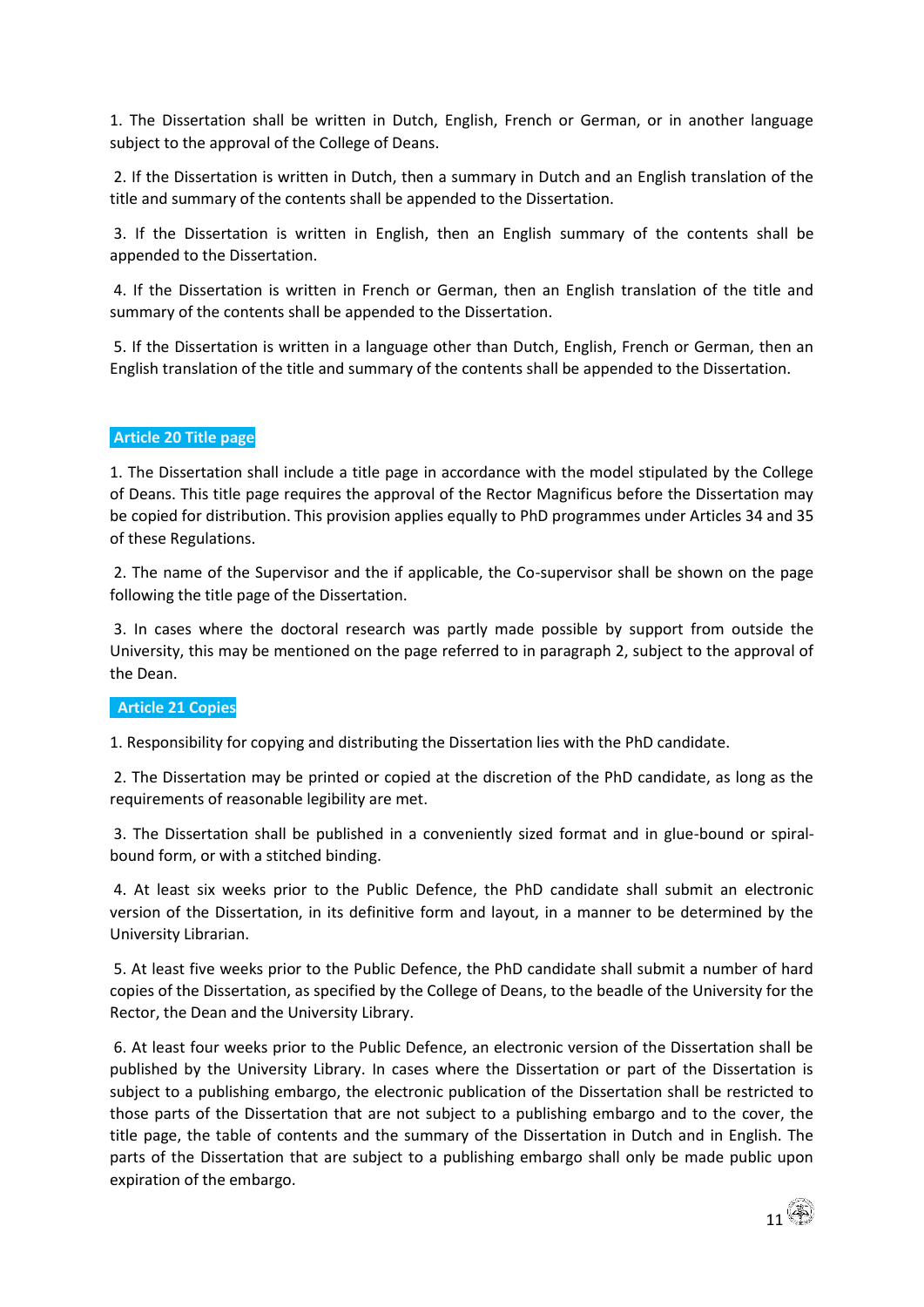7. With a view to arranging the electronic version of the Dissertation, as stated in paragraph 4, the following conditions apply:

a. At least eight weeks prior to the Public Defence, the PhD candidate shall provide the University with a licence for non-exclusive publication of the Dissertation in electronic form, if necessary with a temporary publication embargo.

b. With regard to the provision of this licence, the PhD candidate is obliged to sign the standard licensing agreement drawn up by the Executive Board.

c. The licensing agreement specifies a reimbursement for the PhD candidate in exchange for the provision of the Dissertation in accordance with the stipulations of paragraphs 4 and 6.

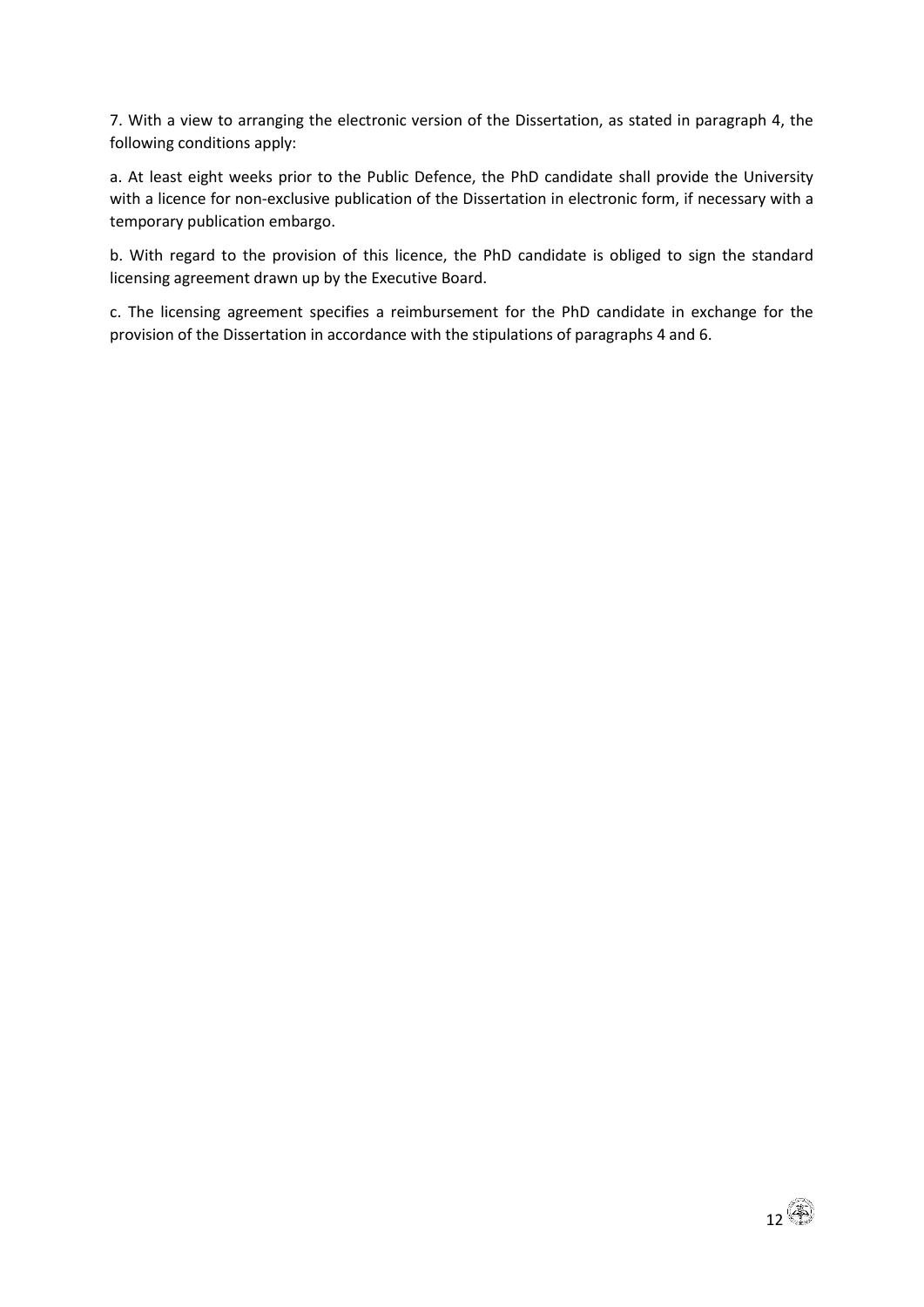## **SECTION VII THE ASSESSMENT OF THE DISSERTATION**

## **Article 22 Final attainment levels**

1. The PhD candidate has contributed to extending the frontiers of knowledge by conducting substantial and independent research that withstands the rigours of peer review.

2. The PhD candidate has demonstrated a systematic understanding of a substantial domain of knowledge and is competent in the skills and methodology needed for conducting research in this domain of knowledge.

3. The PhD candidate has demonstrated the ability to design, develop, implement and modify a substantial research project.

4. The PhD candidate has demonstrated his ability to critically analyse, evaluate and synthesize new and complex ideas within his field of expertise.

5. The PhD candidate has demonstrated his ability to communicate with peers from his field of knowledge and the wider scientific community regarding his specific field of expertise.

#### **Article 23 Assessment by the Supervisor and the Co-supervisor**

1. The Dissertation shall be subject to the assessment of the Supervisor and if applicable, the Cosupervisor.

2. The Supervisor shall assess the Dissertation based on the requirements set by the faculty and the requirements put forth in these Regulations. The Supervisor shall take cognizance of the assessment of the Co-supervisor (where applicable) when assessing the Dissertation.

3. If the Supervisor and Co-supervisor (where applicable) are satisfied that the Dissertation meets all requirements, then they shall approve the Dissertation.

4. The Supervisor shall immediately notify the Dean and the PhD candidate in writing of the result of the assessment of the Dissertation.

5. In the event that the Supervisor does not approve the Dissertation, the College of Deans, at the request of the PhD candidate, may decide to nominate a different Supervisor after having heard the opinion of the Dean, who will consult the professors mentioned in Article 11, paragraph 5 regarding this matter, as well as the Supervisor and Co-supervisor (where applicable).

## **Article 24 Assessment by the Assessment Committee**

1. The Supervisor shall provide the Assessment Committee with a reasoned proposal in which he sets out the grounds on which he feels that the PhD candidate has satisfied the final attainment levels as referred to in Article 22 of these Regulations.

2. The Assessment Committee is responsible for assessing the quality of the PhD candidate's Dissertation as a whole, based on the principle hypothesis of the Dissertation as agreed between the Supervisor and the PhD candidate. The Assessment Committee shall assess the manuscript based on the final attainment levels as referred to in Article 22 of these Regulations. All members make their assessment known only to the chair of the Assessment Committee.

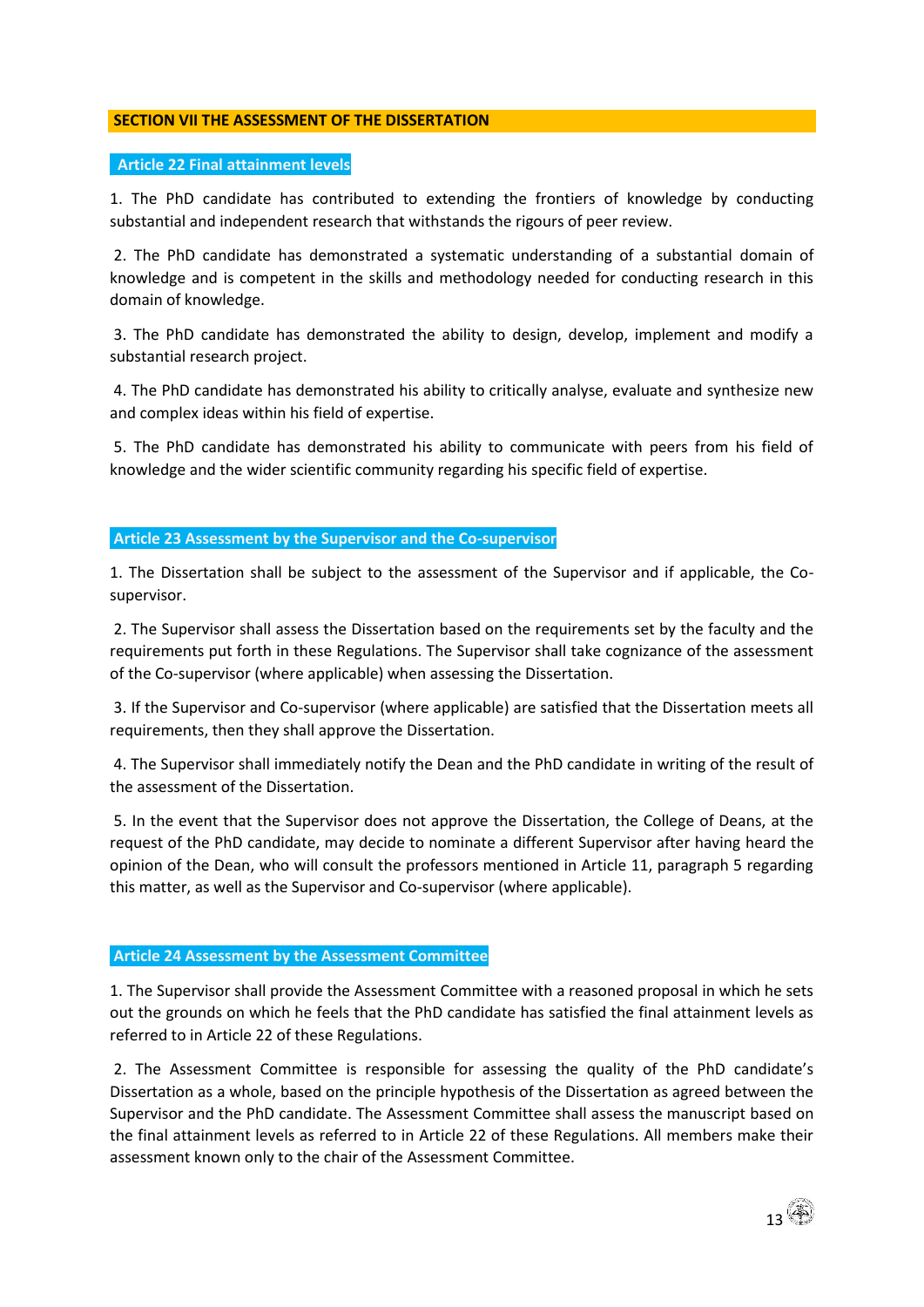3. Within 30 days of receiving the Dissertation, the Chair of the Assessment Committee shall formulate a reasoned summary assessment based on the assessments of the individual members of the Assessment Committee. This assessment shall be accompanied by a reasoned assessment from each individual board member.

4. The Dean may extend the period referred to in the preceding paragraph by a single additional period of 30 days.

5. The Assessment Committee and its individual members are free to add suggestions and/or proposals to their assessment.

6. The Chair of the Assessment Committee may decide to give the PhD candidate the opportunity to amend the manuscript on the basis of the suggestions and/or recommendations made.

7. If a member of the Assessment Committee submits a negative assessment, the Chair of the Assessment Committee shall decide whether to inform the other members of the Assessment Committee of this, and whether to convene the members for further deliberations.

8. The Assessment Committee decides whether the manuscript is of sufficient quality to allow the PhD candidate to proceed to the defence of the Dissertation. The Chair of the Assessment Committee communicates the board's assessment to the Dean. The Dean shall inform the Supervisor, and the Supervisor shall inform the PhD candidate.

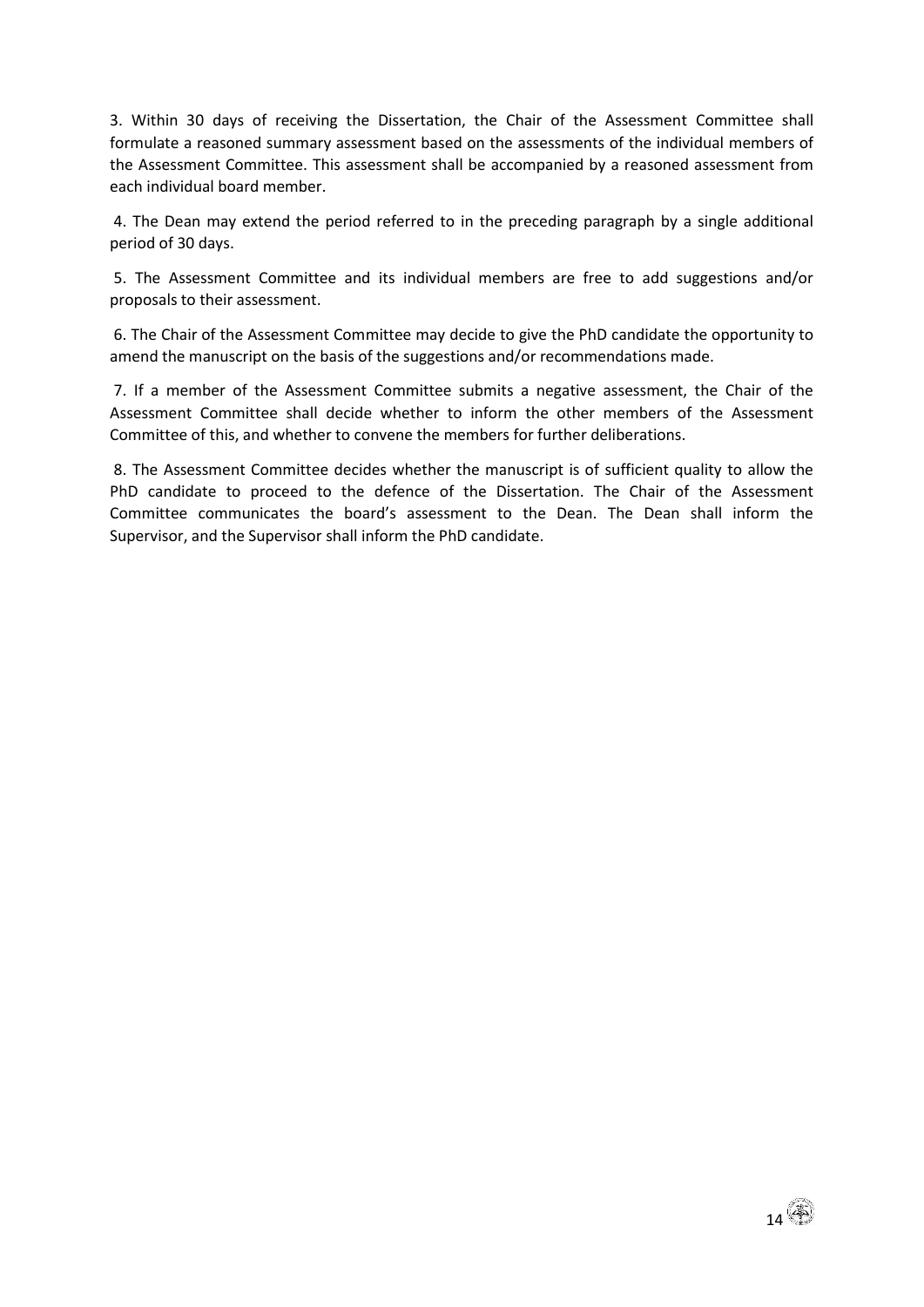## **SECTION VIII THE PHD CEREMONY**

## **Article 25 Requirements for admission to the defence of the Dissertation**

A PhD candidate will be permitted to proceed to the public defence when:

a. the PhD candidate has written a manuscript that demonstrates his or her aptitude, which the Assessment Committee has deemed to be of sufficient quality for the PhD candidate to proceed to the PhD Ceremony;

b. the PhD candidate has received the Degree Certificate Supplement; and

c. the PhD candidate has met all other requirements as set out in these Regulations.

#### **Article 26 Procedure for admission to the defence of the Dissertation**

1. When the Dean has received the Assessment Committee's assessment of the Dissertation and the advice of the faculty regarding the completed training, he shall decide on admission to the defence of the Dissertation.

2. The Dean shall ensure that the College of Deans, the PhD candidate, the Supervisor and Cosupervisor (where applicable) are informed immediately of the decision to admit or deny the PhD candidate to the defence of the Dissertation.

## **Article 27 Form 1.**

The PhD Ceremony shall take place in public, in the presence of the relevant Assessment Committee.

1.The public meeting of the College of Deans at which the PhD Ceremony shall take place shall be chaired by the Rector. He may be replaced in this capacity by a current or former member of the College of Deans, the deputy of the Dean of the faculty concerned,

2. a Full Professor who is the chair of a department of the faculty, or, with prior approval from the College of Deans, a professor or emeritus professor of the faculty.

## **3. The time and place of the PhD**

Ceremony shall be determined by or on behalf of the Rector in consultation with the Supervisor, the Dean and the PhD candidate.

## **1.The College of Deans**

shall determine the protocol for the public defence of the Dissertation, as well as the official pronouncements prior to and after the public defence of the Dissertation, and the official pronouncement of the conferral of the doctorate.

#### **2.For each PhD Ceremony,**

the Assessment Committee shall be augmented by the Supervisor(s) and if applicable, the Cosupervisor(s).

## **Article 28 The defence of the Dissertation**

1. The Dissertation shall be defended by the PhD candidate against objections raised by the Assessment Committee, as well as by any other person present who has been given permission to do so by the Rector Magnificus for a period of one hour.

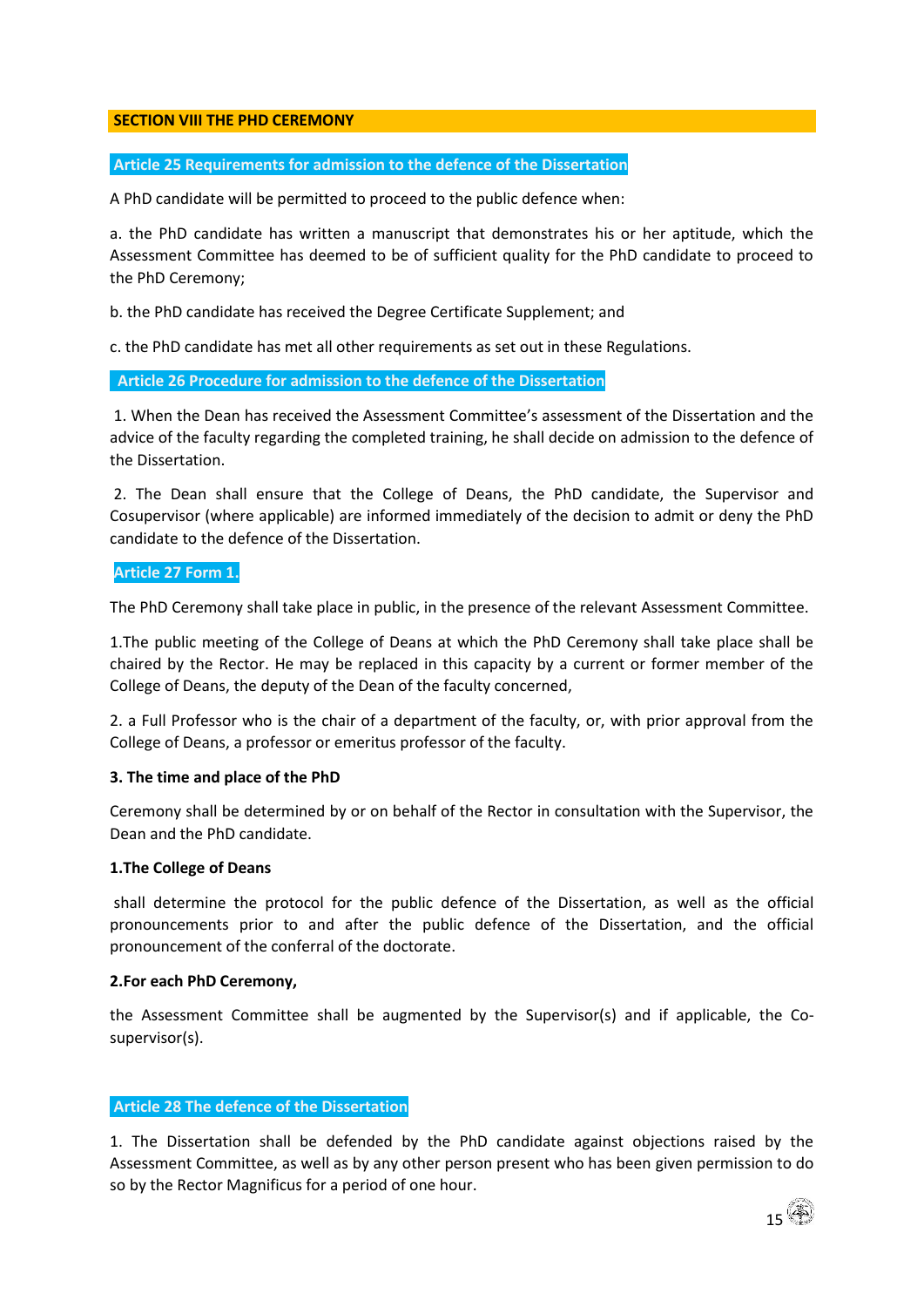2. The raising of objections and the defence of the Dissertation shall be conducted in Dutch, English, French or German. The use of another language is subject to the approval of the Rector Magnificus.

3. The Supervisor shall wear the ceremonial cap and gown on occasion of the defence of the Dissertation, even if he is not a Full Professor.

**Article 29 Meeting of the Assessment Committee**

1. The decision regarding the conferral of the degree Doctor or Doctor of Philosophy shall be made in a closed meeting of the Assessment Committee immediately following the defence of the Dissertation.

2. The Supervisor shall act as the secretary during this meeting. In exceptional circumstances, another member of the Assessment Committee may be appointed as secretary by the Chair.

3. The Dean, in consultation with the Supervisor, shall ensure that at least five members are present at the meeting, of whom at least three shall be members of the Assessment Committee. Professors at the University are also entitled to attend the meeting.

4. The following persons may participate in the deliberations during the meeting: the members of the Assessment Committee, those who have been granted permission by the Rector Magnificus to participate in the Assessment Committee's opposition, the Supervisor and Cosupervisor, and the professors who are entitled to attend the meeting on the basis of paragraph (3) of this Article.

5. During the meeting, the decision regarding the conferral of the degree Doctor or Doctor of Philosophy shall be made by a simple majority vote among the members of the Assessment Committee, with due regard to the PhD candidate's defence of his Dissertation. The other participants in the meeting have an advisory vote.

## **Article 30 The PhD Ceremony**

1. Following the closed session, the Rector shall reconvene the public session and announce the results of the deliberations.

2. If it has been decided to award the PhD candidate a degree Doctor or Doctor of Philosophy , the Supervisor shall then confer the doctorate, using the official pronouncement for conferral of the degree, and then present the Degree Certificate to the PhD candidate.

3. The Supervisor or, subject to the permission of the Chair, the Co-supervisor then addresses the newly invested Doctor.

#### **Article 31 Degree Certificate**

1. The PhD candidate upon whom the degree Doctor or Doctor of Philosophy is conferred shall receive a Degree Certificate in Latin as proof thereof, signed by the Rector Magnificus and the Supervisor, and bearing the seal of the University.

2. In addition to the Supervisor's signature, the Degree Certificate may also be signed by the Cosupervisor (if applicable).

3. In the event that the degree Doctor or Doctor of Philosophy is conferred with the distinction of cum laude, this shall be stated on the Degree Certificate.

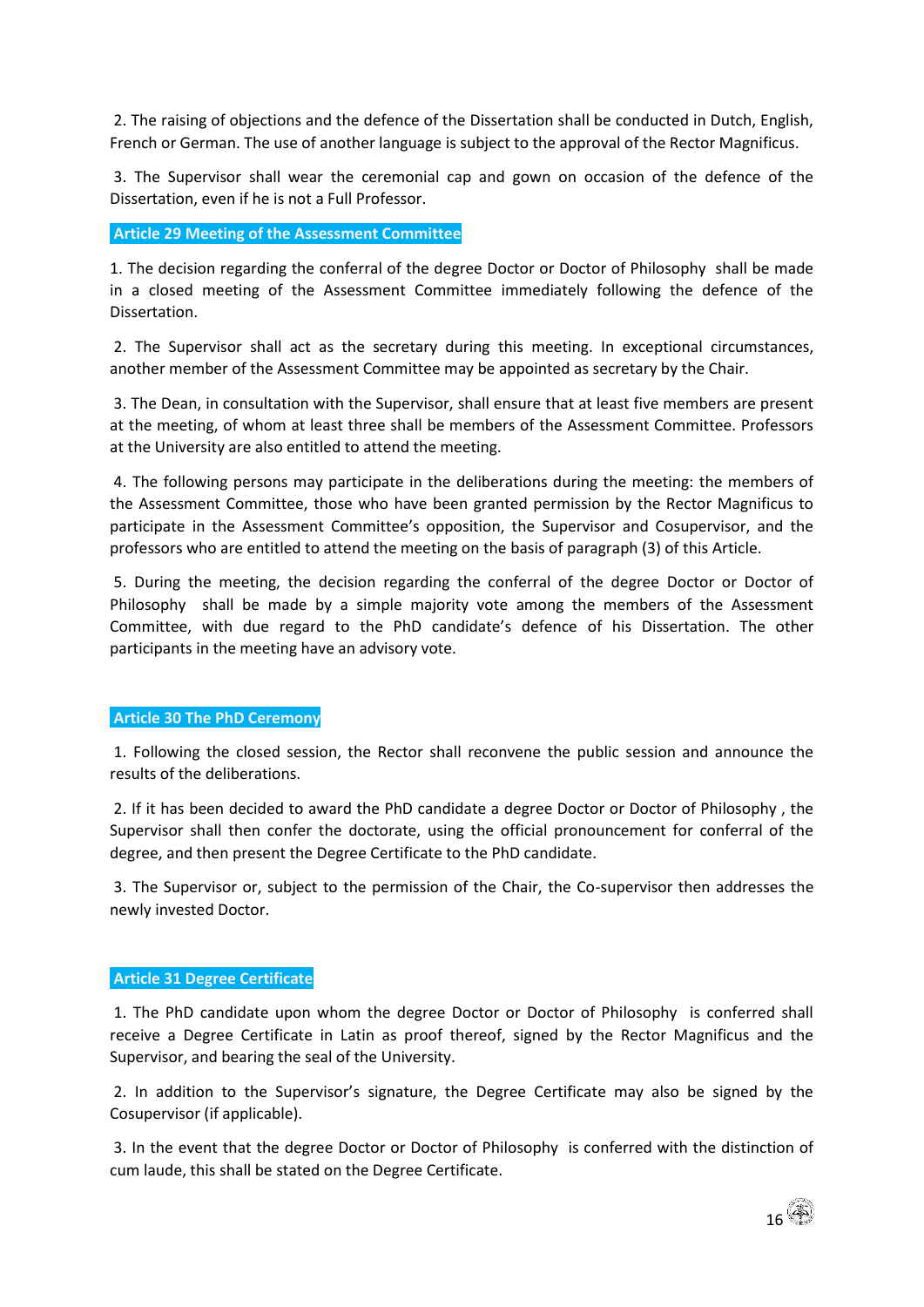## **SECTION IX THE DISTINCTION OF CUM LAUDE**

## **Article 32 Procedure for awarding the distinction**

1. In cases where the Supervisor or if applicable, the Co-supervisor is of the opinion that the PhD candidate has demonstrated outstanding ability in his Dissertation, he shall submit a written and reasoned request to the Dean for the conferral of a doctorate with the distinction of cum laude. This request must be submitted at least 60 days prior to the PhD Ceremony. A request of this nature can also be submitted by any member of the Assessment Committee within the same deadline of 60 days prior to the PhD Ceremony.

2. Once a request for the conferral of the cum laude distinction has been submitted, the Dean shall, without delay, submit this request to the Assessment Committee.

3. The Assessment Committee shall then respond in writing within 14 days, informing the Dean of its recommendation regarding the distinction of cum laude. If more than one member of the Assessment Committee disagrees with the proposal of conferring the distinction of cum laude, then the Assessment Committee will not recommend the conferral of the distinction.

4. If the Assessment Committee is in favour of conferring the distinction of cum laude, then the Dean shall immediately appoint two external referees. To this end, the Supervisor shall nominate four individuals. The Dean shall then choose two of these individuals.

5. The referees must be Full Professors or Associate Professors, and experts in the field of the Dissertation. The referees may not be members of the Assessment Committee.

6. The referees shall be asked to submit their recommendations to the Dean in confidence.

7. The proposal to confer the distinction of cum laude shall be raised by the Dean during the closed meeting of the Assessment Committee, prior to the PhD Ceremony. The Professors from the faculty, as well as those authorized by the Rector Magnificus to participate in the opposition of the Assessment Committee, shall receive a copy of the proposed request and advice at the meeting.

## **Article 33 Decision on conferral**

The decision on the conferral of the distinction of cum laude shall be taken following the defence of the Dissertation in accordance with Article 29, paragraph 5, and the distinction of cum laude shall be withheld if more than one of those entitled to vote at the meeting is opposed to its conferral.

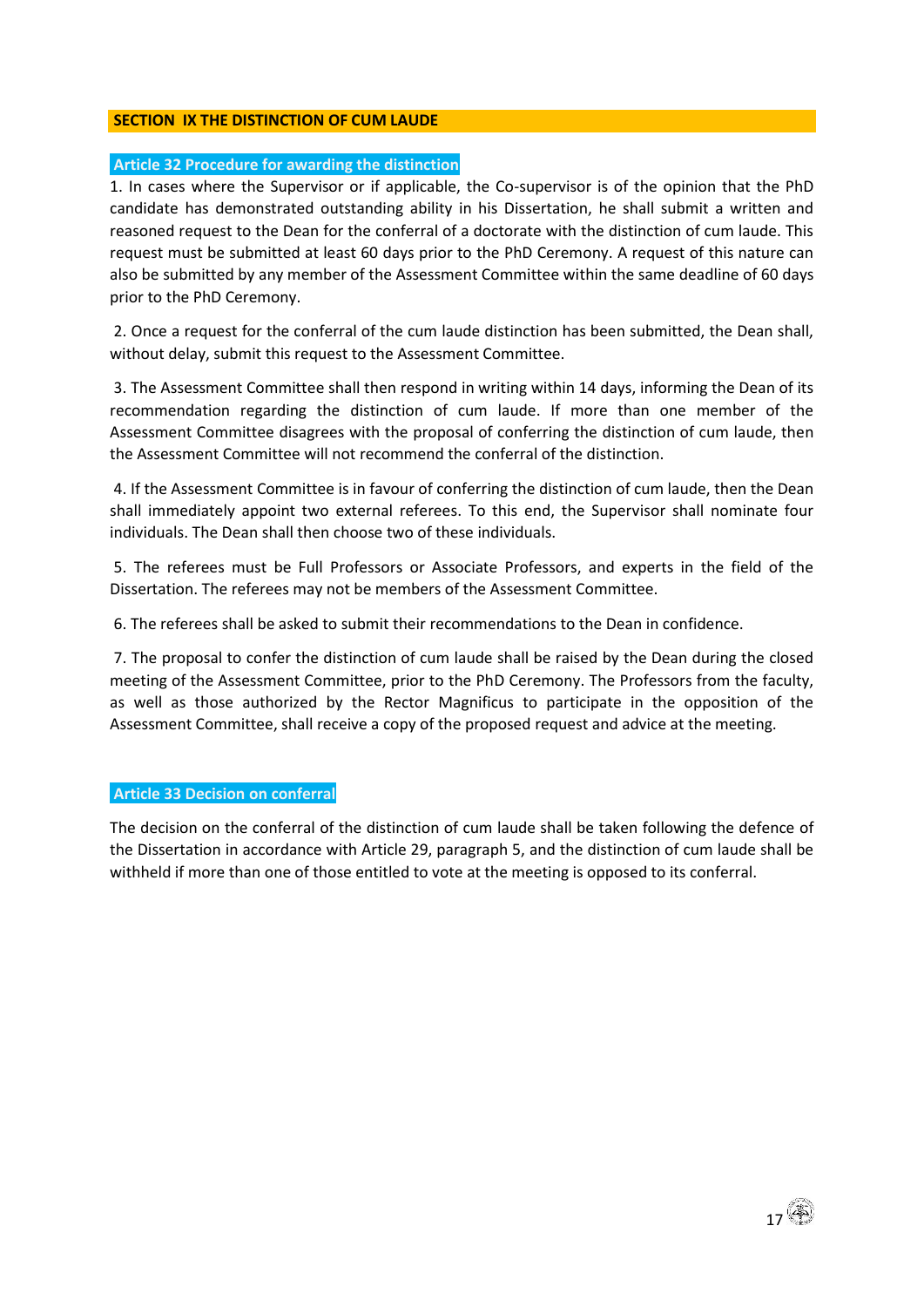## **SECTION X DOUBLE DOCTORATE PROGRAMME AND JOINT DEGREE**

#### **Article 34 The double doctorate programme and double PhD Ceremony**

1. A double doctorate programme at the University may only take place with the prior written permission of the Rector Magnificus. The Rector Magnificus may attach conditions to the agreement concluded between the institutions involved.

2. A request for a double doctorate programme must be submitted in writing to the Rector Magnificus as part of the PhD candidate's Training and Supervision Plan. The request shall be submitted by the Supervisor and the Dean of the faculty where the Supervisor holds his position. The request must demonstrate that the Dissertation was prepared within the context of a formal collaboration between the two universities concerned and as part of a joint research programme.

3. The request for a double doctorate programme must be drawn up in accordance with a model developed for this purpose.

4. The requirements which apply to the conferral of a doctorate at the University are fully applicable, in addition to the following stipulations:

a. the PhD candidate may carry out the research under the supervision of a Supervisor from the University and a Supervisor from each partner institution that is part of the partnership.

b. The Dissertation must be approved by the Assessment Committee of the University and by the Assessment Committee or equivalent body at the foreign institution for academic higher education in question.

c. The Dissertation shall be defended at both the University and the foreign institution for academic higher education within 120 days.

## **Article 35 The joint doctorate programme and joint degree**

1. A joint degree at the University may only take place with the prior written permission of the Rector Magnificus. The Rector Magnificus may attach conditions to the agreement concluded between the institutions involved.

2. A request for a joint degree programme must be submitted in writing to the Rector Magnificus as part of the PhD candidate's Training and Supervision Plan. The request shall be submitted by the Supervisor and the Dean of the faculty where the Supervisor holds his position. The request must demonstrate that the Dissertation is to be prepared within the context of a formal collaboration between the two universities concerned and as part of a joint research programme.

3. The request for a joint degree programme must be drawn up in accordance with a model developed for this purpose.

4. For a joint degree programme, the PhD candidate may carry out research under the supervision of a Supervisor from the University and a Supervisor from the partner institution with which the agreement is set up.

5. The joint degree is subject to the rules and regulations of the institution where the Dissertation is to be defended.

6. The doctorate shall be conferred by the College of Deans, together with the equivalent body at the partner institution.

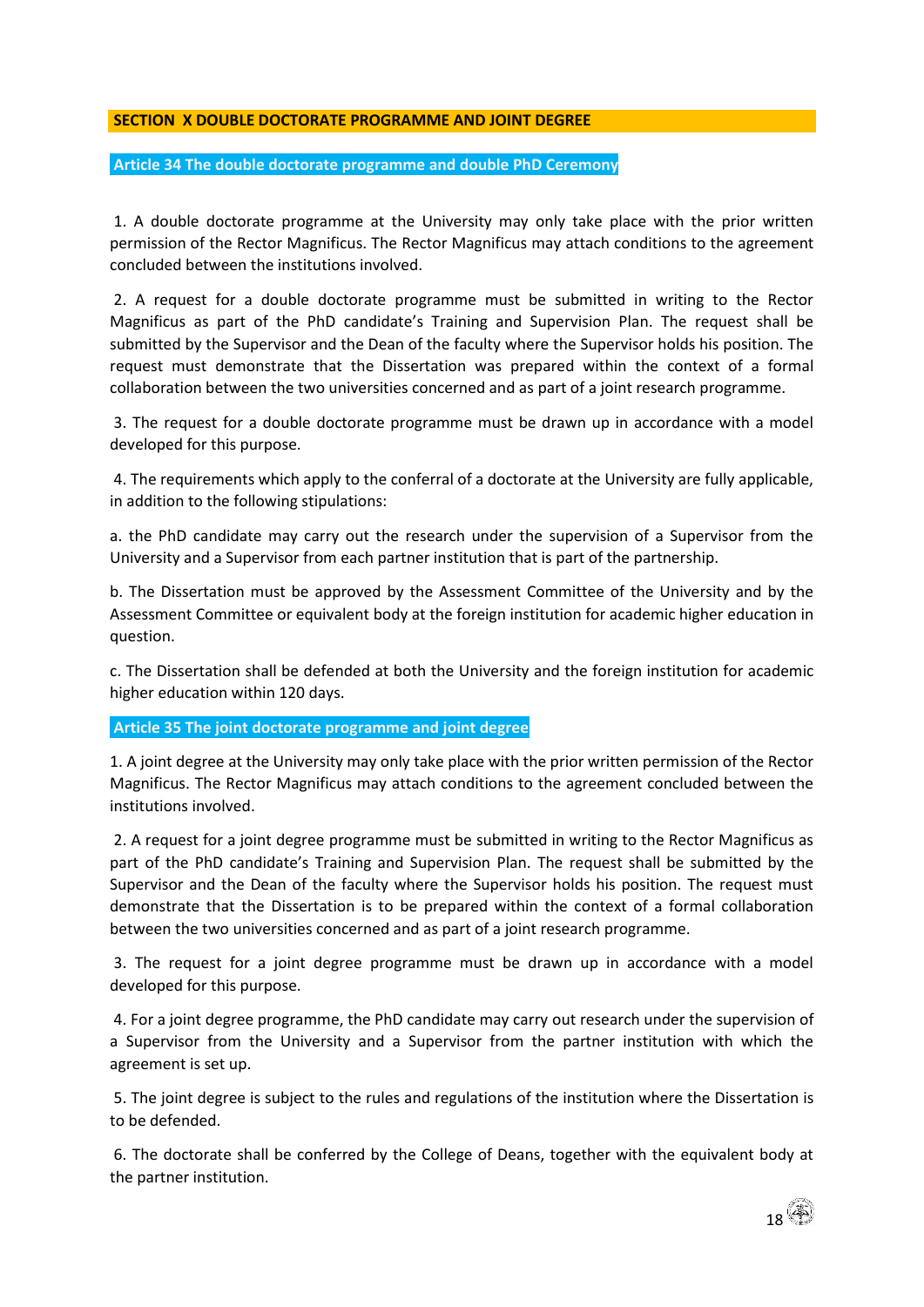**SECTION XI DISPUTES** 

## **Article 36 Procedure**

1. In the event of a dispute during the PhD programme or with regard to the approval of the Dissertation, the Dean shall act as mediator.

2. If the mediation does not lead to a resolution within eight days, then any of the parties involved may refer the case to the College of Deans.

3. The College of Deans shall then appoint a committee, made up of three professors not involved in the PhD programme, who shall make a recommendation regarding the dispute.

4. Having heard all parties involved and after consulting with experts as required, this committee shall submit a reasoned, written recommendation in the form of a draft decision to the College of Deans within 60 days of receipt of the request referred to in paragraph 2.

5. The College of Deans shall settle the dispute and make its decision known to the parties involved within 30 days of receipt of the recommendation.

6. If required, the College of Deans may extend the period referred to in paragraphs 4 and 5 by a single additional period of 30 days.

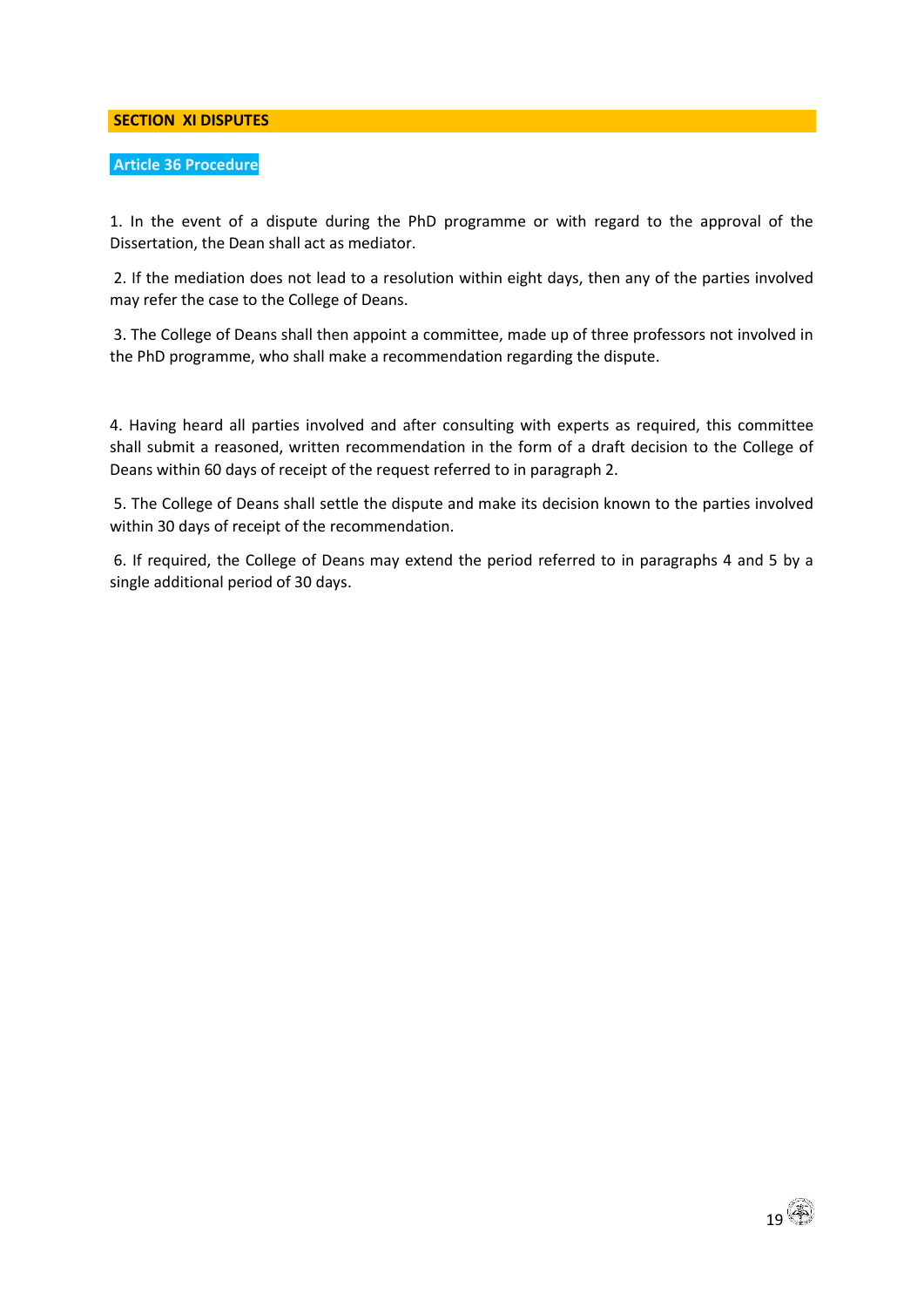## **SECTION XII THE DEGREE OF DOCTOR HONORIS CAUSA**

## **Article 37**

1. Having heard the University's Executive Board, the College of Deans shall make its decision concerning the conferral of an honorary doctorate (doctor honoris causa) in accordance with Article 27, paragraph 5 of the Venlo university B.V. Management Regulations, on the basis of a nomination by a Dean.

2. The nomination for the award of the degree of doctor honoris causa must meet one or more of the criteria listed below:

a. Specialist academic performance without formal academic recognition, which should be reflected in publications that are generally regarded as being of high quality.

b. Multidisciplinary scientific research, which should be reflected in publications that are generally regarded as being of high quality, in lectures by invitation at international scientific meetings and at scientific institutes.

c. Activities with clear social and/or cultural significance appropriate to the special character of VENLO UNIVERSITY B.V. or persons whose activities express the particular character of the University, which can be assessed and confirmed by their words and deeds or in some other verifiable way.

3. Nominations of persons to whom an honorary doctorate has previously been granted shall not be taken into consideration, except in exceptional circumstances and at the discretion of the College of Deans.

4. The College of Deans shall determine the time at which and the manner in which the doctorate referred to in paragraph 1 shall be conferred.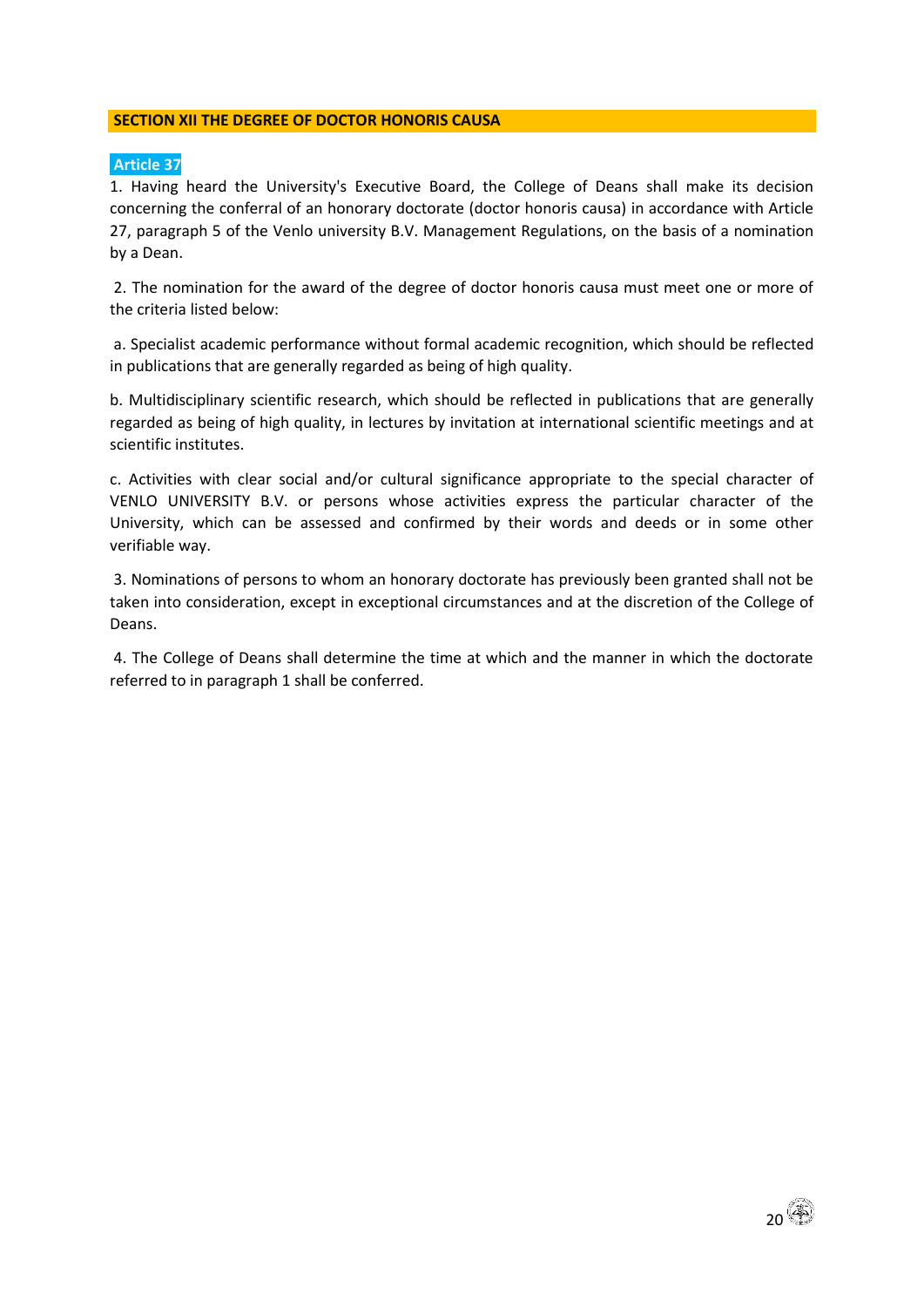#### **SECTION XIII FINAL AND TRANSITIONAL PROVISIONS**

## **Article 38**

1. In cases not covered by these Regulations or in cases where a given Article is open to various interpretations, the final decision shall rest with the College of Deans.

2. The Dean, having consulted the professors of the faculty, has the authority to impose additional rules with regard to the process of obtaining a doctorate. These rules shall be subject to the approval of the College of Deans.

#### **Article 39**

Decisions regarding changes to these Regulations shall be taken by a simple majority vote of the College of Deans.

#### **Article 40**

The College of Deans may deviate from these Regulations with respect to PhD programmes where the application for admission occurred before 1 January 2015, provided that their actions are consistent with these Regulations as they were applied between 1 April 2010 and 1 April 2015 and there are compelling reasons for such a deviation.

#### **Article 41**

These Regulations entered into force on 1 September 2002 and were last amended on 1 February 2018.

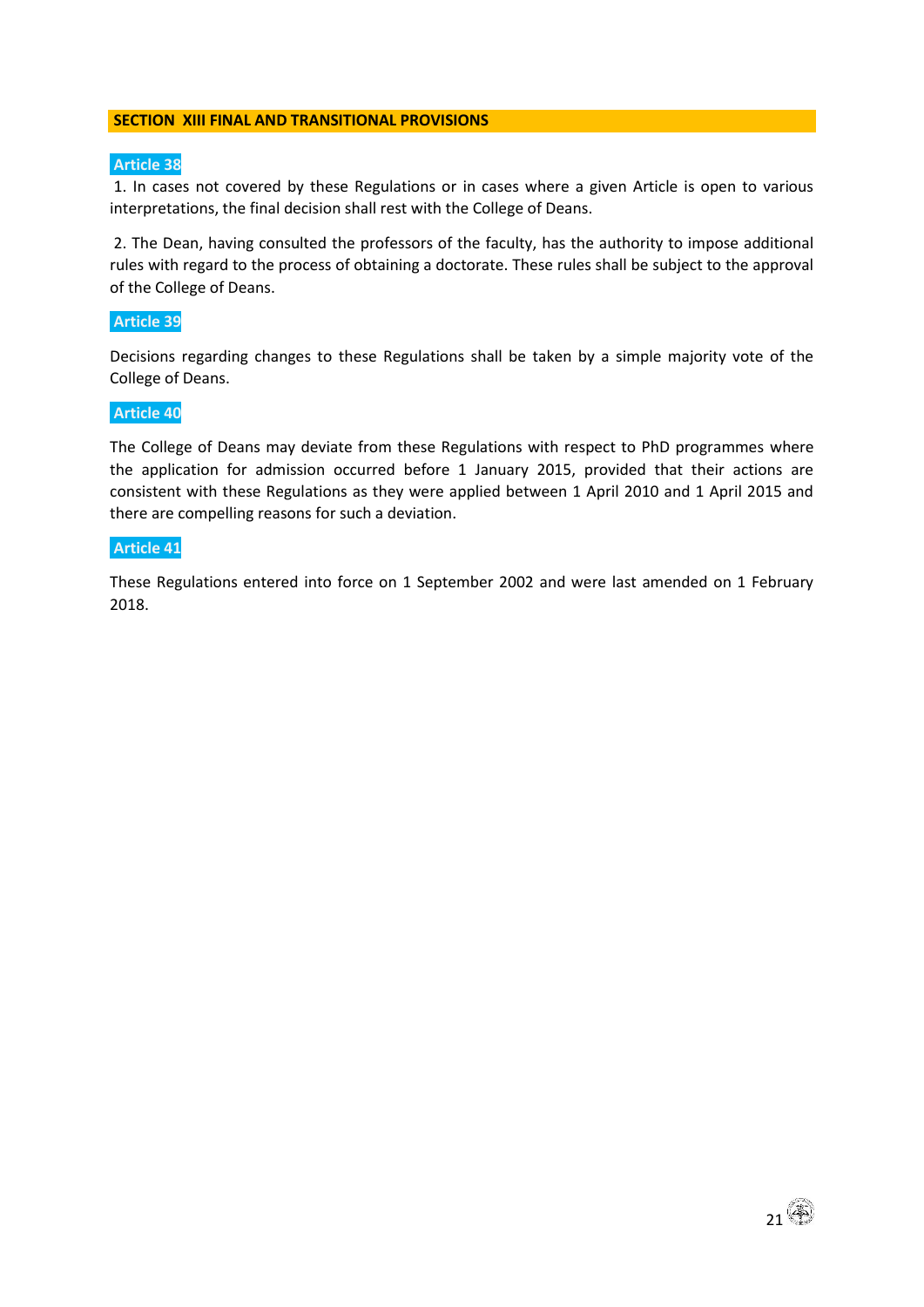#### **PROCEDURAL REGULATIONS**

1. An application for admission to the PhD programme is made once a PhD candidate has been employed, but no later than one month after the date of commencement of employment.

2. If a staff member of the University is approached to act as Supervisor for an aspiring PhD candidate who does not enter into employment with VU Amsterdam in that capacity, the following directive applies: once it is clear that the project in question is of genuine academic value and that the intended Promotor has assessed the Candidate as being capable of completing a Dissertation of sufficient quality, admission to the PhD programme should be applied for using Form I.

3. A request for admission to the PhD programme under Article 8, paragraph 1 must be accompanied by Form I, which is the request for admission (or proof of admission) to the PhD programme and nomination of the Supervisor and co-Supervisor (where applicable). The following must be submitted along with Form I: a. A copy of an identity document that is legally valid in the Netherlands; b. A certified copy of the diploma as referred to in Article 8, paragraph 1a; c. A certified diploma supplement. If the documents referred to in 1a and 1b are not in the Dutch, English, French or German language, then they must be accompanied by a certified translation in one of these languages.

4. By signing Form I, the Dean indicates that the application for admission complies with the conditions for admission as stated in Article 8 of VENLO UNIVERSITY Doctorate Regulations, i.e. that an approved training and supervision plan has been submitted and that the PhD candidate has signed the Netherlands Code of Conduct for Scientific Practice.

5. The email address and the full work address of the parties involved must be listed on Form I. The address of the University shall take precedence over any other address or work address.

6. In the case of an application for admission to the PhD programme under Article 8, paragraph 2, the following are to be submitted along with Form I:

a. Certified copies of relevant diplomas;

b. Certified summaries of the curriculum components taken, or a certified diploma supplement;

c. A copy of an identity document that is legally valid in the Netherlands;

d. Curriculum vitae including results of scientific work carried out;

e. The proposed Supervisor's reasoned opinion in which the applicant is deemed capable of conducting independent scientific research; f. Assessment of the Dean. If these documents are not in the Dutch, English, French or German language, then they must be accompanied by a certified translation in one of these languages.

7. The College of Deans shall inform the candidate in writing of the decision regarding admission to the PhD programme and send copies to the Dean, the Supervisor and the Co-Supervisor. The addresses and email addresses of the Supervisor and the CoSupervisor shall also be stated on Form I, insofar as these addresses are outside of the University.

8. The College of Deans has established criteria that can demonstrate whether a candidate who fulfils the position of associate professor has sufficient competence to act as supervisor. The Dean assesses the competence based on the following criteria:

a. The Associate Professor is a good researcher, as demonstrated by positive assessment and recognition by peers, such as acquired grants and/or external funding for research projects, the

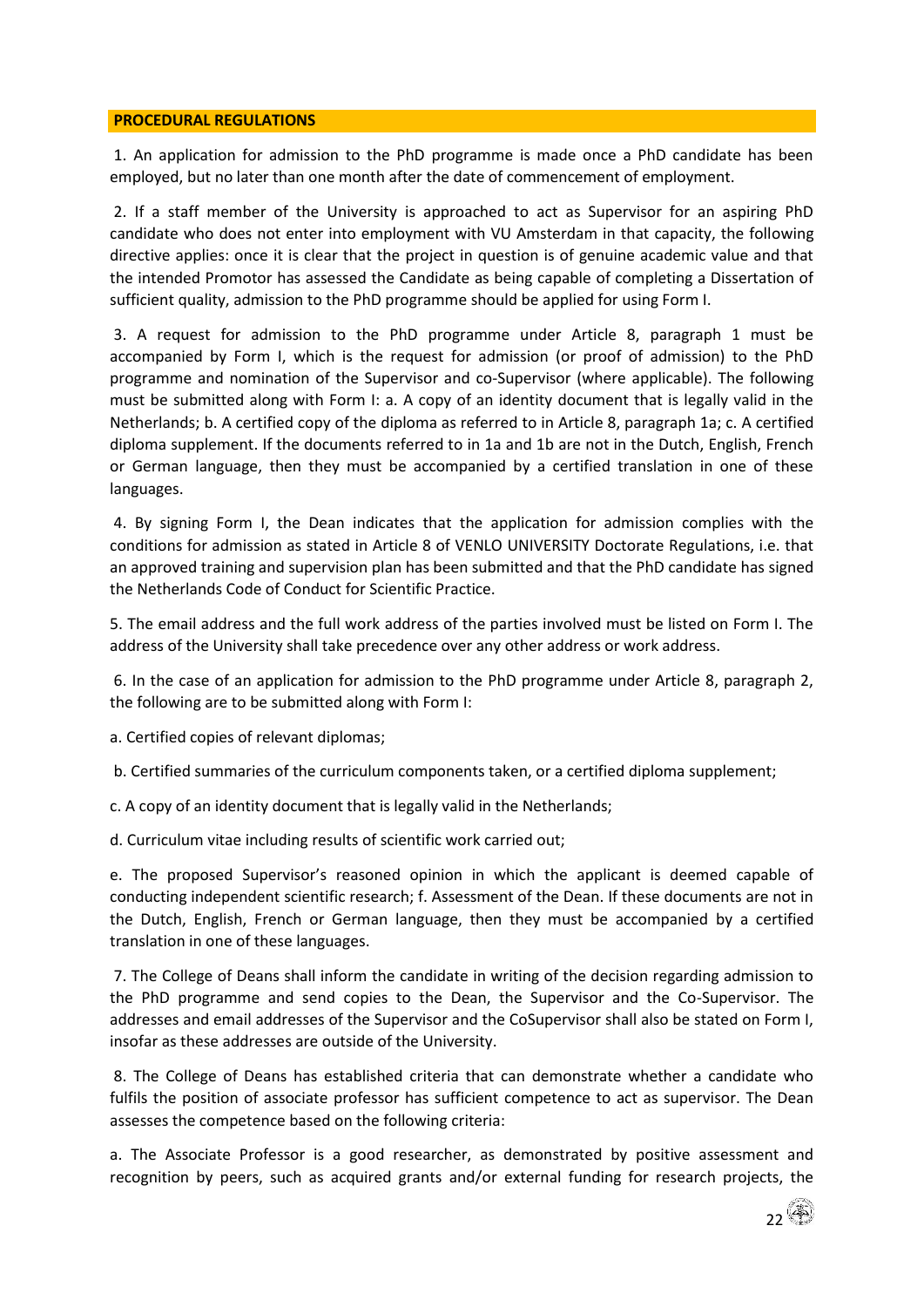assessment by peers as 'excellent', or multiple peer-reviewed publications of excellent scientific quality.

b. The Associate Professor is a good Supervisor, as demonstrated by at least two successfully completed PhD-trajectories that he/she has supervised in the formal role of Co-Supervisor.

9. Notwithstanding the provisions of Article 11, paragraph 8 and Article 13, paragraph 1, in exceptional circumstances and on the reasoned proposal by the Dean, the College of Deans may decide to appoint a third Supervisor or Co-Supervisor. Under no circumstances may there be more than four (Co-)Supervisors per PhD candidate.

10. With regard to the provisions of Article 15, the training components may vary from specialist courses to participation in seminars and congresses, and activities and/or courses to enhance the PhD candidate's transferable skills. Minimum credits have been set for mandatory training on good conduct for academic practice and scientific integrity (2 credits) and for conference visits (1 credit for attending,

2 credits for attending with paper and/or presentation).

The Faculty may grant an exemption covering all or parts of the PhD training programme. The faculty shall draw up further conditions that the training programme must meet.

11. PhD candidates who entered into employment at VENLO UNIVERSITY before 1 April 2019 and who were not given the opportunity to submit Form I prior to 1 April 2019 will not be obliged to comply with the training requirement, but will retain the entitlement to do so.

12. Agreements with the beadle on the date and time for the PhD ceremony can only be made once the College of Deans has received Form II as referred to in Article 26, paragraph 2. As a rule, the public defence shall begin at 9:45, 11:45, 13:45 or 15:45.

13. As a standard, the degree Doctor of Philosophy shall be stated on the Degree Certificate (Philosophiæ Doctor). If so desired, the PhD candidate can request the degree Doctor to be stated on the Degree Certificate up to 6 weeks before the defence of the Dissertation.

14. In accordance with the provisions of Article 28, paragraph 1, the PhD candidate will devote one hour to the defence of his Dissertation. In consultation with the PhD candidate, the Dean may give the PhD candidate a maximum of 10 minutes at the beginning of this hour in which to present a general explanation of the research which forms the basis of the Dissertation.

15. Professors at the University, professors from other universities and those who are taking part in the closed session may walk in the procession. The professors shall wear the ceremonial cap and gown. Co-Supervisors and opponents who are not full professors are required to wear dark clothing in keeping with the occasion.

16. During the PhD ceremony, a male candidate is required to wear evening dress (white tie). A female candidate is required to wear clothing in keeping with the occasion. In special cases, the Rector Magnificus may honour a written request from the candidate and grant

24 permission to wear a dark suit instead of a dress suit. A PhD candidate from abroad may be allowed to wear the traditional clothing of his native land during the PhD ceremony. The candidate may only make such a request after obtaining permission from the Supervisor and the Dean.